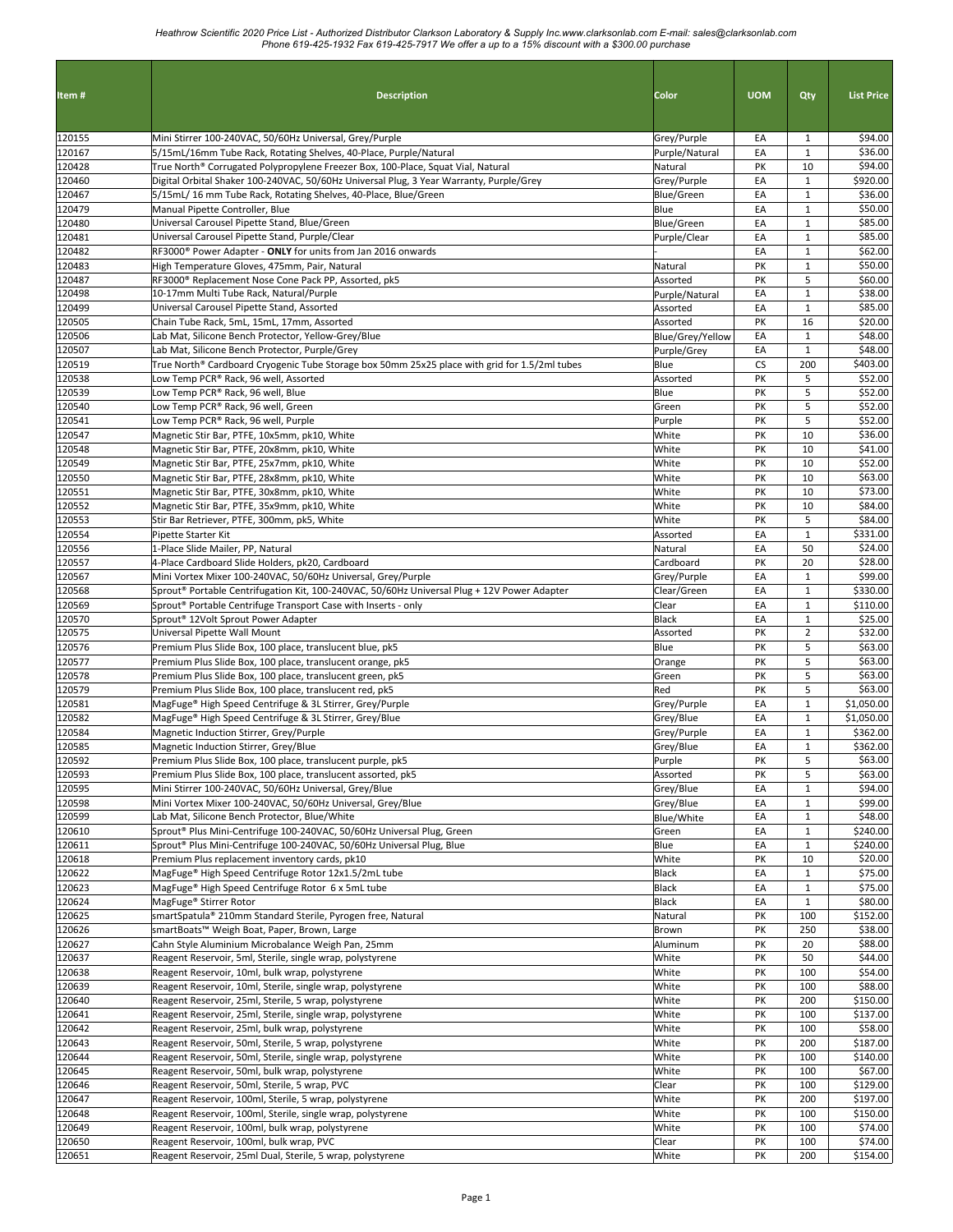| Item#                | <b>Description</b>                                                                                                                                             | <b>Color</b>                | <b>UOM</b> | Qty                              | <b>List Price</b>   |
|----------------------|----------------------------------------------------------------------------------------------------------------------------------------------------------------|-----------------------------|------------|----------------------------------|---------------------|
| 120652               | Reagent Reservoir, 25ml Dual, Sterile, single wrap, polystyrene                                                                                                | White                       | PK         | 100                              | \$134.00            |
| 120653               | Slide Tray Clasp, pk100, Assorted                                                                                                                              | Assorted                    | <b>CS</b>  | 5                                | \$306.00            |
| 120654               | Slide Tray Clasp, pk100, Natural                                                                                                                               | Natural                     | <b>CS</b>  | 5                                | \$306.00<br>\$20.00 |
| 120656<br>120657     | Dual Purpose Scoops, Large, white<br>Dual Purpose Scoops, Small, white                                                                                         | White<br>White              | PΚ<br>PK   | 100<br>100                       | \$19.00             |
| 120661               | Mini Light Box, Battery Operated, Grey                                                                                                                         | Grey                        | EA         | $\mathbf{1}$                     | \$118.00            |
| 120667               | Box Top Parafilm Dispenser, ABS Purple                                                                                                                         | Purple                      | EA         | $\mathbf{1}$                     | \$28.00             |
| 120668               | Box Top Parafilm Dispenser, ABS Blue                                                                                                                           | Blue                        | EA         | $\mathbf 1$                      | \$28.00             |
| 120669               | RF3000 <sup>®</sup> Power Adapter - ONLY for units with micro USB connection                                                                                   |                             | EA         | $\mathbf{1}$                     | \$62.00             |
| 120679               | Dual Purpose Scoops, Large, black, Sterile                                                                                                                     | Black                       | PK         | 100                              | \$25.00             |
| 120680               | Dual Purpose Scoops, Small, black, Sterile                                                                                                                     | Black                       | PK         | 100                              | \$23.00             |
| 120682               | MagFuge® Silicone Lid Mat                                                                                                                                      | Natural                     | EA         | $\mathbf{1}$<br>5                | \$25.00             |
| 120683<br>120684     | 4 Way Rack Clinical, Assorted, pk5<br>4 Way Rack Clinical, Blue, pk5                                                                                           | Assorted<br>Blue            | PK<br>PK   | 5                                | \$69.00<br>\$69.00  |
| 120685               | 4 Way Rack Clinical, Purple, pk5                                                                                                                               | Purple                      | PK         | 5                                | \$69.00             |
| 120686               | 4 Way Rack Clinical, Green, pk5                                                                                                                                | Green                       | PK         | 5                                | \$69.00             |
| 120687               | 4 Way Rack Clinical, Natural, pk5                                                                                                                              | Natural                     | PK         | 5                                | \$69.00             |
| 120690               | Reagent Reservoir, 50ml, bulk wrap, PVC                                                                                                                        | Clear                       | PK         | 100                              | \$67.00             |
| 120710               | Weigh Boat, Square Medium, Anti-static, White, Sterile 5 wrap                                                                                                  | White                       | PΚ         | 200                              | \$73.00             |
| 120722               | Blades Replacement for Box Top Parafilm® Dispenser pk3                                                                                                         |                             | PK         | 3                                | \$13.00             |
| 120727               | PCR® Cooler, 96 Well Pink/Purple, pk2                                                                                                                          | Pink/Purple                 | PΚ         | $\overline{2}$                   | \$80.00             |
| 120728<br>120729     | PCR® Cooler, 96 Well Lt.Blue/Dk.Blue, pk2<br>PCR® Cooler, 96 Well Pink/Purple & Lt.Blue/Dk.Blue                                                                | Lt.Blue/Dk.Blue<br>Assorted | PK<br>PK   | $\overline{2}$<br>$\overline{2}$ | \$80.00<br>\$80.00  |
| 120730               | Reagent Reservoir Chiller, 50/55mL, Purple, pk2                                                                                                                | Purple                      | PK         | $\overline{2}$                   | \$59.00             |
| 120731               | Reagent Reservoir Chiller, 50/55mL, Blue, pk2                                                                                                                  | Blue                        | PK         | $\overline{2}$                   | \$59.00             |
| 120732               | Reagent Reservoir Chiller, 50/55mL, Purple & Blue, pk2                                                                                                         | Purple/Blue                 | PK         | $\overline{2}$                   | \$59.00             |
| 120733               | Reagent Reservoir Chiller, 100mL, Purple, pk2                                                                                                                  | Purple                      | PK         | $\overline{2}$                   | \$59.00             |
| 120734               | Reagent Reservoir Chiller, 100mL, Blue, pk2                                                                                                                    | Blue                        | PK         | $\overline{2}$                   | \$59.00             |
| 120735               | Reagent Reservoir Chiller, 100mL, Purple & Blue, pk2                                                                                                           | Purple/Blue                 | PK         | $\overline{2}$                   | \$59.00             |
| 120738               | Magnetic Induction Stirrer Silicone Plate Mat                                                                                                                  | Natural                     | EA         | $\mathbf{1}$                     | \$25.00             |
| 120740               | Microscope Slide Box replacement inventory cards, pk10 (15990 series)                                                                                          | White                       | PK<br>PK   | 10<br>10                         | \$8.00<br>\$11.00   |
| 120741<br>120747     | Microscope Slide Box replacement inventory cards, pk10 (15991 series)<br>Workstation Lab Mat, Blue                                                             | White<br>Blue               | EA         | $\mathbf{1}$                     | \$35.00             |
| 120748               | Workstation Lab Mat, Purple                                                                                                                                    | Purple                      | EA         | $\mathbf{1}$                     | \$35.00             |
| 120750               | Reagent Reservoir, 55ml, Sterile, single wrap, polystyrene                                                                                                     | White                       | PK         | 100                              | \$150.00            |
| 120752               | Reagent Reservoir, 55ml, bulk wrap, polystyrene                                                                                                                | White                       | PK         | 100                              | \$67.00             |
| 120753               | Reagent Reservoir, 55ml, bulk wrap, PVC                                                                                                                        | Clear                       | PK         | 100                              | \$67.00             |
| 120758               | Box Top Parafilm Dispenser, ABS Natural                                                                                                                        | Natural                     | EA         | $\mathbf{1}$                     | \$28.00             |
| 120762               | Parafilm® 50mm x 75m, Purple                                                                                                                                   | Purple                      | EA         | $\mathbf{1}$                     | \$40.00             |
| HS100011<br>HS100012 | Sprout® Mini-Centrifuge Rotor SnapSpin 6 x 1.5/2mL Tube, Black<br>Sprout <sup>®</sup> Mini-Centrifuge Rotor SnapSpin 2 x 8 Strip 0.2mL, Black                  | Black<br>Black              | EA<br>EA   | $\mathbf{1}$<br>$\mathbf{1}$     | \$49.00<br>\$49.00  |
| HS1000RFU            | RF1000 Pipette Controller, Blue                                                                                                                                | Blue                        | PK         | $\mathbf{1}$                     | \$54.00             |
| <b>HS1002A</b>       | Autoclave Bags 310 x 660mm, Natural                                                                                                                            | Natural                     | <b>CS</b>  | 200                              | \$104.00            |
| <b>HS1002B</b>       | Autoclave Bags 415 x 600mm, Natural                                                                                                                            | Natural                     | <b>CS</b>  | 200                              | \$113.00            |
| HS1002C              | Autoclave Bags 610 x 810mm, Natural                                                                                                                            | Natural                     | ${\sf CS}$ | 200                              | \$190.00            |
| HS10044H             | Biohazard Bag Holder Wire 203x305mm, Red                                                                                                                       | Red                         | EA         | $\mathbf{1}$                     | \$23.00             |
| HS10050              | Gusto® High Speed Mini-Centrifuge 100-240VAC, 50/60Hz Universal Plug, Blue                                                                                     | Blue                        | EA         | $\mathbf{1}$                     | \$950.00            |
| HS100501             | Gusto <sup>®</sup> High Speed Mini-Centrifuge Power Adapter, Black                                                                                             | Black                       | EA         | $\mathbf{1}$                     | \$123.00            |
| HS100502<br>HS100503 | Gusto <sup>®</sup> High Speed Mini-Centrifuge Universal Power Cord Set<br>Gusto® High Speed Mini-Centrifuge Rotor 12x1.5/2mL tube (with cover and knob), Black | Black<br>Black              | PK<br>EA   | $\mathbf{1}$<br>$\mathbf{1}$     | \$40.00<br>\$76.00  |
| HS100504             | Gusto® High Speed Mini-Centrifuge Rotor 4 x 8 Strip 0.2mL Tube (with knob), Black                                                                              | Black                       | EA         | $\mathbf{1}$                     | \$69.00             |
| HS100505             | Gusto® High Speed Mini-Centrifuge Rotor Knob, Black                                                                                                            | Black                       | EA         | $\mathbf{1}$                     | \$27.00             |
| HS100506             | Gusto® High Speed Mini-Centrifuge Rotor Cover (for 12 x 1.5/2mL Tube rotor only), Natural                                                                      | Natural                     | EA         | $\mathbf{1}$                     | \$32.00             |
| HS10060              | 2mL Screw top Tubes with O-Ring, Natural                                                                                                                       | Natural                     | PK         | 500                              | \$93.00             |
| HS10320              | Biohazard Bags, PP 8x12" (203x305mm), Red                                                                                                                      | Red                         | CS         | 500                              | \$75.00             |
| HS10321              | Biohazard Bags, PP 14x19" (356x483mm), Red                                                                                                                     | Red                         | CS         | 200                              | \$65.00             |
| HS10322              | Biohazard Bags, PP 19x23" (483x584mm), Red                                                                                                                     | Red                         | CS         | 200                              | \$101.00            |
| HS10323<br>HS1034A   | Biohazard Bags, PP 25x33" (635x838mm), Red<br>Grabbit Temp Mitt, Full Hand, Blue                                                                               | Red<br>Blue                 | CS<br>EA   | 200<br>$\mathbf{1}$              | \$240.00<br>\$19.00 |
| <b>HS1040A</b>       | Clearly Safe® Acrylic Eyeglass Dispenser Counter or Wall Mount, Blue                                                                                           | Blue                        | EA         | $\mathbf{1}$                     | \$97.00             |
| <b>HS1040B</b>       | Clearly Safe® Acrylic Earplug Dispenser Counter or Wall Mount, Green                                                                                           | Green                       | EA         | $\mathbf{1}$                     | \$97.00             |
| <b>HS1040C</b>       | Clearly Safe® Acrylic Soft Covers Dispenser Counter or Wall Mount, Clear                                                                                       | Clear                       | EA         | $\mathbf{1}$                     | \$97.00             |
| HS1041               | Clearly Safe® Acrylic Eyeglass Holder Desktop, Blue                                                                                                            | Blue                        | EA         | $\mathbf{1}$                     | \$57.00             |
| HS1042               | Clearly Safe® Acrylic Three-In-One Dispenser Counter or Wall Mount, Grey                                                                                       | Grey                        | EA         | $\mathbf{1}$                     | \$131.00            |
| HS120000             | eCount Colony Counter with Pen, White/Blue                                                                                                                     | White/Blue                  | EA         | $\mathbf{1}$                     | \$240.00            |
| HS120003             | smartSpatula® 210mm Blue Standard, Blue                                                                                                                        | Blue                        | PΚ         | 300                              | \$36.00             |
| HS120004             | smartSpatula® 210mm Standard, Natural                                                                                                                          | Natural                     | PK         | 300                              | \$36.00<br>\$39.00  |
| HS120005<br>HS120006 | smartSpatula® 140mm Micro Antistatic, Natural<br>smartSpatula® 310mm Marco, Green                                                                              | Natural<br>Green            | PΚ<br>PΚ   | 300<br>150                       | \$41.00             |
| HS120007             | smartSpatula® 210mm Standard Sterile, Natural                                                                                                                  | Natural                     | PK         | 100                              | \$125.00            |
| HS120008             | smartSpatula® 140mm EcoSpatula™, Natural                                                                                                                       | Natural                     | PK         | 300                              | \$36.00             |
| HS120009             | smartPicks™, Inoculating Pick Mini Semi Point 1.28", Birch                                                                                                     | Birch                       | PΚ         | 2000                             | \$77.00             |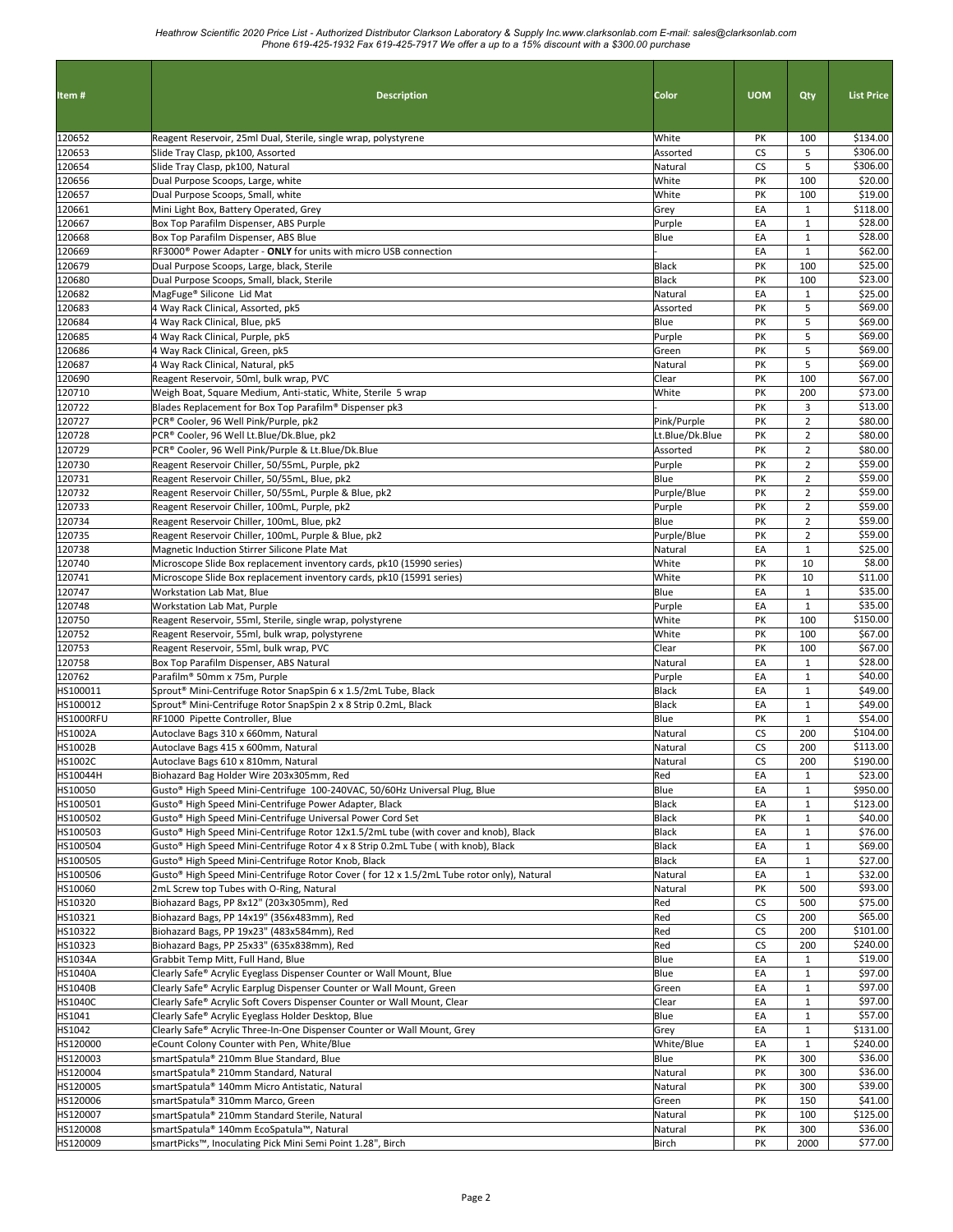| Item#                | <b>Description</b>                                                                                                              | Color                   | <b>UOM</b> | Qty                              | <b>List Price</b>    |
|----------------------|---------------------------------------------------------------------------------------------------------------------------------|-------------------------|------------|----------------------------------|----------------------|
|                      |                                                                                                                                 |                         |            |                                  |                      |
| HS120010             | smartPicks™, Inoculating Pick Mini Needle Point 1.28", Birch                                                                    | Birch                   | PΚ         | 2000                             | \$77.00              |
| HS120011             | smartPicks™, Inoculating Pick Standard, Semi Point, 2.5", Birch                                                                 | Birch                   | PΚ         | 1600                             | \$89.00              |
| HS120012<br>HS120013 | smartPicks™, Inoculating Pick Standard, Needle Point, 2.5", Birch<br>smartPicks™, Inoculating Pick Large, Semi Point, 6", Birch | Birch<br>Birch          | PK<br>PK   | 1600<br>500                      | \$89.00<br>\$54.00   |
| HS120014             | smartPicks™, Inoculating Pick Large, Needle Point, 6", Birch                                                                    | Birch                   | PK         | 500                              | \$54.00              |
| HS120018             | Work 2 Store® Expanding Tube Rack / Tube Storage, White                                                                         | White                   | EA         | $\mathbf{1}$                     | \$25.00              |
| HS120021             | ToteMax <sup>®</sup> Blood Collection / Sample Tray, Blue                                                                       | Blue                    | EA         | $\mathbf{1}$                     | \$54.00              |
| HS120022             | ToteMax® Blood Collection / Sample Tray, Red                                                                                    | Red                     | EA         | $\mathbf{1}$                     | \$54.00              |
| HS120023<br>HS120025 | ToteMax <sup>®</sup> Blood Collection / Sample Tray, Pink<br>ToteMax® Blood Collection / Sample Tray, Green                     | Pink<br>Green           | EA<br>EA   | $\mathbf{1}$<br>$\mathbf{1}$     | \$54.00<br>\$54.00   |
| HS120026             | Flip & Grip® Pipette Holder, Blue                                                                                               | Blue                    | EA         | $\mathbf 1$                      | \$88.00              |
| HS120032             | 50-Well Hinged Tube Storage Box, Natural                                                                                        | Natural                 | PK         | 5                                | \$27.00              |
| HS120033             | 50-Well Hinged Tube Storage Box, Assorted                                                                                       | Assorted                | PK         | 5                                | \$27.00              |
| HS120034<br>HS120035 | 81-Well Tube Storage Box, Natural, Natural<br>81-Well Tube Storage Box, Blue, Blue                                              | Natural<br>Blue         | PK<br>PK   | 5<br>5                           | \$49.00<br>\$49.00   |
| HS120036             | 81-Well Tube Storage Box, Green, Green                                                                                          | Green                   | PK         | 5                                | \$49.00              |
| HS120037             | 81-Well Tube Storage Box, Pink                                                                                                  | Pink                    | PK         | 5                                | \$49.00              |
| HS120038             | 81-Well Tube Storage Box, Yellow                                                                                                | Yellow                  | PK         | 5                                | \$49.00              |
| HS120039             | 81-Well Tube Storage Box, Orange                                                                                                | Orange                  | PK         | 5                                | \$49.00              |
| HS120040<br>HS120041 | 81-Well Tube Storage Box, Assorted<br>81-Well Tube Storage Box, Black                                                           | Assorted<br>Black       | PK<br>PK   | 5<br>5                           | \$49.00<br>\$49.00   |
| HS120042             | 100-Well Hinged Tube Storage Box, Natural                                                                                       | Natural                 | PK         | 5                                | \$51.00              |
| HS120043             | 100-Well Hinged Tube Storage Box, Black                                                                                         | Black                   | PK         | 5                                | \$51.00              |
| HS120044             | 100-Well Hinged Tube Storage Box, Assorted                                                                                      | Assorted                | PK         | 5                                | \$51.00              |
| HS120052             | DuraPorter® Sample or Specimen Transport Container, Clear/Blue                                                                  | Clear/Blue              | EA         | $\mathbf{1}$                     | \$98.00              |
| HS120056             | Flip & Grip® Pipette Holder, Lime                                                                                               | Lime                    | EA         | $\mathbf{1}$                     | \$88.00              |
| HS120057<br>HS120070 | Flip & Grip® Pipette Holder, Magenta<br>True North® Mini-Cooler, 0°C 12-Place, Green                                            | Magenta<br>Green        | EA<br>EA   | $\mathbf{1}$<br>$\mathbf{1}$     | \$88.00<br>\$126.00  |
| HS120071             | True North® Mini-Cooler, 0°C 32-Place, Green                                                                                    | Green                   | EA         | $\mathbf{1}$                     | \$234.00             |
| HS120072             | True North® Mini-Cooler, 0°C Gel Lid 32-Place, Green                                                                            | Green                   | EA         | $\mathbf{1}$                     | \$270.00             |
| HS120073             | True North® Mini-Cooler, -20°C 12-Place, Blue                                                                                   | Blue                    | EA         | $\mathbf{1}$                     | \$126.00             |
| HS120074             | True North® Mini-Cooler, -20°C 32-Place, Blue                                                                                   | Blue                    | EA         | $\mathbf{1}$                     | \$234.00             |
| HS120075<br>HS120076 | True North® Mini-Cooler, -20°C Gel Lid 32-Place, Blue<br>True North® 96-Place Mini-Cooler, -20oC, Blue                          | Blue<br>Blue            | EA<br>EA   | $\mathbf{1}$<br>$\mathbf{1}$     | \$270.00<br>\$270.00 |
| HS120077             | DuraPorter® Sample or Specimen Transport Container, Red                                                                         | Red                     | EA         | $\mathbf 1$                      | \$98.00              |
| HS120078             | DuraPorter® Sample or Specimen Transport Container, Yellow                                                                      | Yellow                  | EA         | $\mathbf{1}$                     | \$98.00              |
| HS120085             | Coated Wire Tube Rack 25mm 2x6 Format, Blue                                                                                     | Blue                    | EA         | $\mathbf 1$                      | \$23.00              |
| HS120086             | Coated Wire Tube Rack 25mm 5x10 Format, Blue                                                                                    | Blue                    | EA         | $\mathbf{1}$                     | \$31.00              |
| HS120087<br>HS120088 | Coated Wire Tube Rack 33mm 2x6 Format, Blue<br>Coated Wire Tube Rack 33mm 5x10 Format, Blue                                     | Blue<br>Blue            | EA<br>EA   | $\mathbf{1}$<br>$\mathbf{1}$     | \$24.00<br>\$33.00   |
| HS120089             | Coated Wire Tube Rack 13mm 6x12 Format, Blue                                                                                    | Blue                    | EA         | $\mathbf{1}$                     | \$33.00              |
| HS120091             | Coated Wire Urine Container Rack, 58mm, 6x4 Format, Blue                                                                        | Blue                    | EA         | $\mathbf{1}$                     | \$53.00              |
| HS120097             | Pearl® Adjustable Micro Pipette 0.1-2ul, White/Green                                                                            | White/Green             | EA         | $\mathbf{1}$                     | \$149.00             |
| HS120098             | Pearl® Adjustable Micro Pipette 0.5-10ul, White/Lt. Blue                                                                        | White/                  | EA         | $\mathbf{1}$                     | \$139.00             |
| HS120099<br>HS120100 | Pearl® Adjustable Micro Pipette 2-20ul, White/Lt. Purple<br>Pearl® Adjustable Micro Pipette 5-50ul, White/Orange                | White/<br>White/Orange  | EA<br>EA   | $\mathbf{1}$<br>$\mathbf{1}$     | \$139.00<br>\$139.00 |
| HS120101             | Pearl® Adjustable Micro Pipette 10-100ul, White/Blue                                                                            | White/Blue              | EA         | $\mathbf{1}$                     | \$139.00             |
| HS120102             | Pearl® Adjustable Micro Pipette 20-200ul, White/Yellow                                                                          | White/Yellow            | EA         | $\mathbf{1}$                     | \$139.00             |
| HS120103             | Pearl® Adjustable Micro Pipette 30-300ul, White/Purple                                                                          | White/Purple            | EA         | $\mathbf{1}$                     | \$139.00             |
| HS120104             | Pearl® Adjustable Micro Pipette 100-1000ul, White/Blue                                                                          | White/Blue              | EA         | $\mathbf{1}$                     | \$139.00             |
| HS120105<br>HS120106 | Pearl® Adjustable Micro Pipette 500-5000ul, White/Pink<br>Pearl® Adjustable Micro Pipette 1000-10000ul, White/Red               | White/Pink<br>White/Red | EA<br>EA   | $\mathbf{1}$<br>$\mathbf{1}$     | \$149.00<br>\$149.00 |
| HS120107             | Flex Hold Universal Glove Box Holder, Clear                                                                                     | Clear                   | EA         | $\mathbf{1}$                     | \$158.00             |
| HS120108             | Tourniquets, Bulk, Green                                                                                                        | Green                   | PK         | 100                              | \$34.00              |
| HS120110             | Tourniquets, Bulk, Orange                                                                                                       | Orange                  | PK         | 250                              | \$79.00              |
| HS120111             | Tourniquets, Roll, Orange                                                                                                       | Orange                  | PK         | 25                               | \$16.00              |
| HS120112<br>HS120113 | Mega Rack® Tube Rack Double for 10-13mm Tubes, White<br>Mega Rack® Tube Rack Double for 10-13mm Tubes, Blue                     | White<br>Blue           | EA<br>EA   | $\mathbf{1}$<br>$\mathbf{1}$     | \$69.00<br>\$69.00   |
| HS120114             | Mega Rack® Tube Rack Double for 13-16mm Tubes, White                                                                            | White                   | EA         | $\mathbf{1}$                     | \$69.00              |
| HS120115             | Mega Rack® Tube Rack Double for 13-16mm Tubes, Blue                                                                             | Blue                    | EA         | $\mathbf{1}$                     | \$69.00              |
| HS120116             | Weighing Papers 3x3" (76x76mm), White                                                                                           | White                   | PK         | 500                              | \$33.00              |
| HS120117             | Weighing Papers 4x4" (100x100mm), White                                                                                         | White                   | PΚ         | 500                              | \$47.00              |
| HS120118<br>HS120148 | Weighing Papers 6x6" (152x152mm), White<br>Sprout® Mini-Centrifuge Replacement O-Ring, Black                                    | White<br>Black          | PK<br>PK   | 500<br>10                        | \$93.00<br>\$13.50   |
| HS120172             | Droplet™ Sample Storage Tray, Polystyrene, Blue/White                                                                           | Blue/White              | EA         | $\mathbf{1}$                     | \$66.00              |
| HS120177             | Sharps Container, Quart (1L), Red                                                                                               | Red                     | PΚ         | 18                               | \$75.00              |
| HS120178             | Sharps Container, Quart (1L), Yellow                                                                                            | Yellow                  | PK         | 18                               | \$75.00              |
| HS120184             | Adapt-A-Rack® Adaptable Multi-Tube Rack, Combo Blue/Green                                                                       | Blue/Green              | PΚ         | $\overline{2}$                   | \$15.00              |
| HS120185             | Adapt-A-Rack® Adaptable Multi-Tube Rack, Combo Blue/Yellow                                                                      | <b>Blue/Yellow</b>      | PK         | $\overline{2}$<br>$\overline{2}$ | \$15.00<br>\$15.00   |
| HS120186<br>HS120187 | Adapt-A-Rack® Adaptable Multi-Tube Rack, Combo Pink/White<br>Adapt-A-Rack® Adaptable Multi-Tube Rack, Blue                      | Pink/White<br>Blue      | PK<br>PK   | $\overline{2}$                   | \$15.00              |
| HS120188             | Adapt-A-Rack® Adaptable Multi-Tube Rack, White                                                                                  | White                   | PK         | $\overline{2}$                   | \$15.00              |
| HS120189             | Adapt-A-Rack® Adaptable Multi-Tube Rack, Pink                                                                                   | Pink                    | PK         | $\overline{2}$                   | \$15.00              |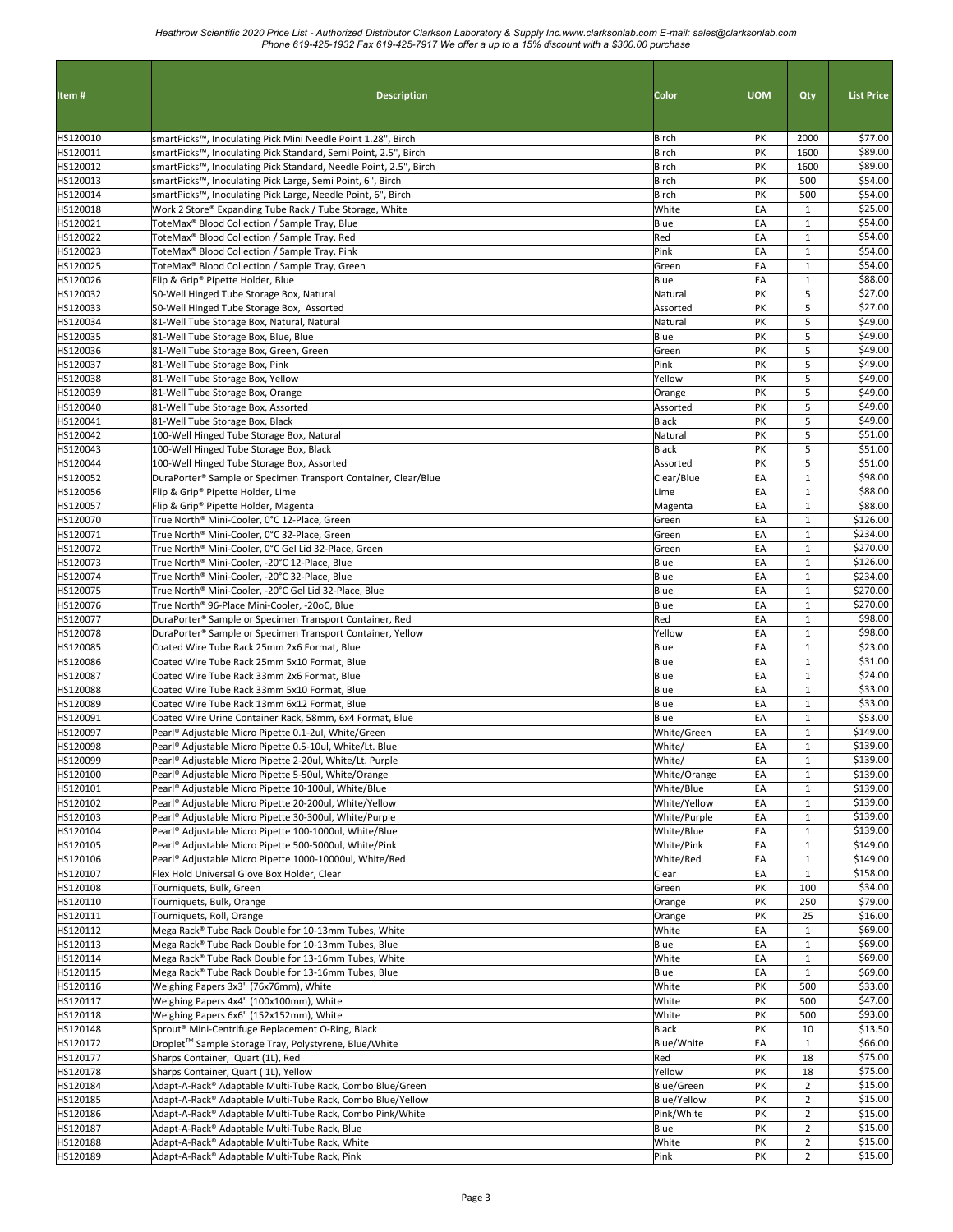| Item#                | <b>Description</b>                                                                                                                                                                        | Color                                 | <b>UOM</b>      | Qty                          | <b>List Price</b>    |
|----------------------|-------------------------------------------------------------------------------------------------------------------------------------------------------------------------------------------|---------------------------------------|-----------------|------------------------------|----------------------|
| HS120190             | Adapt-A-Rack® Adaptable Multi-Tube Rack, Yellow                                                                                                                                           | Yellow                                | PK              | $\overline{2}$               | \$15.00              |
| HS120191             | Adapt-A-Rack® Adaptable Multi-Tube Rack, Green                                                                                                                                            | Green                                 | PK              | $\overline{2}$               | \$15.00              |
| HS120195             | smartBoats™ Weigh Boat, Paper, Large, White                                                                                                                                               | White                                 | PK              | 250<br>72                    | \$39.00<br>\$604.00  |
| HS120196<br>HS120197 | 20-Place Slide Tray Cardboard, Red Trim<br>20-Place Slide Tray Cardboard, Yellow Trim                                                                                                     | <b>Red Trim</b><br><b>Yellow Trim</b> | CS<br><b>CS</b> | 72                           | \$604.00             |
| HS120201             | 100 Well Tube Storage Box, Blue                                                                                                                                                           | Blue                                  | PK              | 5                            | \$51.00              |
| HS120202             | 100 Well Tube Storage Box, Green                                                                                                                                                          | Green                                 | PK              | 5                            | \$51.00              |
| HS120203             | 100 Well Tube Storage Box, Yellow                                                                                                                                                         | Yellow                                | PK              | 5                            | \$51.00              |
| HS120204             | 100 Well Tube Storage Box, Orange                                                                                                                                                         | Orange                                | PK              | 5                            | \$51.00              |
| HS120205             | OneRack® Tube Rack Full POM 13mm 72-Place, Yellow                                                                                                                                         | Yellow                                | CS              | 8                            | \$158.00             |
| HS120206             | OneRack® Tube Rack Full POM 16mm 72-Place, Yellow                                                                                                                                         | Yellow                                | CS              | 8                            | \$158.00             |
| HS120207<br>HS120209 | OneRack® Tube Rack Full POM 30mm 24-Place, Yellow<br>Vortexer Mixer 110/120V, US Plug, Blue                                                                                               | Yellow<br>Blue                        | <b>CS</b><br>EA | 8<br>$\mathbf{1}$            | \$169.00<br>\$250.00 |
| HS120210             | Vortexer Mixer 230/40 AUS Plug, Blue                                                                                                                                                      | Blue                                  | EA              | $\mathbf{1}$                 | \$250.00             |
| HS120212             | Vortexer Mixer 230/40 CE Plug, Blue                                                                                                                                                       | Blue                                  | EA              | $\mathbf{1}$                 | \$250.00             |
| HS120214             | Vortexer Mixer 230/40 UK Plug, Blue                                                                                                                                                       | Blue                                  | EA              | $\mathbf{1}$                 | \$250.00             |
| HS120215             | Pearl® Adjustable Micro Pipette 8 Channel, 5-50ul, White/Orange                                                                                                                           | White/Orange                          | EA              | $\mathbf 1$                  | \$509.00             |
| HS120216             | Pearl <sup>®</sup> Adjustable Micro Pipette 8 Channel, 30-300ul, White/Purple                                                                                                             | White/Purple                          | EA              | $\mathbf{1}$                 | \$509.00             |
| HS120217             | Pearl® Adjustable Micro Pipette 12 Channel, 5-50ul, White/Orange                                                                                                                          | White/Orange                          | EA              | $\mathbf{1}$                 | \$534.00             |
| HS120218             | Pearl® Adjustable Micro Pipette 12 Channel, 30-300ul, White/Purple                                                                                                                        | White/Purple                          | EA              | $\mathbf{1}$                 | \$534.00             |
| HS120219             | Eco-smartFunnel™ Disposable Paper Funnels, White                                                                                                                                          | White                                 | PK              | 25                           | \$29.00              |
| HS120220<br>HS120221 | True North® Cardboard Cryogenic Freezer Box, 0.2mL Tube, White                                                                                                                            | White<br>White                        | PK<br>PK        | 10<br>10                     | \$67.00<br>\$67.00   |
| HS120222             | True North® Cardboard Cryogenic Freezer Box, 0.5mL Tube, White<br>Weigh Boat Square Small, Anti-static, Blue                                                                              | Blue                                  | PK              | 500                          | \$36.00              |
| HS120223             | Weigh Boat Square Medium, Anti-static, Blue                                                                                                                                               | Blue                                  | PK              | 500                          | \$48.00              |
| HS120224             | Weigh Boat Square Large Anti-static, Blue                                                                                                                                                 | Blue                                  | PK              | 500                          | \$97.00              |
| HS120225             | Pour Boat, Small, Anti-static, White                                                                                                                                                      | White                                 | PK              | 500                          | \$49.00              |
| HS120226             | Pour Boat, Medium, Anti-static, White                                                                                                                                                     | White                                 | PK              | 500                          | \$86.00              |
| HS120227             | Pour Boat, Large, Anti-static, White                                                                                                                                                      | White                                 | PK              | 500                          | \$128.00             |
| HS120228             | eCount Battery Replacement                                                                                                                                                                |                                       | EA              | $\mathbf{1}$                 | \$13.00              |
| HS120241             | Microtube Rack 24 x 1.5/2mL Tubes, Blue, pk8, Blue                                                                                                                                        | Blue                                  | PΚ              | 8                            | \$58.00              |
| HS120243             | Microtube Rack 96 x 1.5/2mL Tubes, Blue, pk4, Blue                                                                                                                                        | Blue                                  | PK              | 4                            | \$56.00              |
| HS120245<br>HS120246 | Wash Bottles Color Coded Wide Mouth, 500mL, Clear/White<br>Wash Bottles Color Coded Wide Mouth, 500mL, Clear/Red                                                                          | Clear/White<br>Clear/Red              | PK<br>PK        | 6<br>6                       | \$30.00<br>\$30.00   |
| HS120247             | Wash Bottles Color Coded Wide Mouth, 500mL, Clear/Yellow                                                                                                                                  | Clear/Yellow                          | PK              | 6                            | \$30.00              |
| HS120248             | Wash Bottles Color Coded Wide Mouth, 500mL, Clear/Green                                                                                                                                   | Clear/Green                           | PK              | 6                            | \$30.00              |
| HS120249             | Wash Bottles Color Coded Wide Mouth, 500mL, Clear/Blue                                                                                                                                    | Clear/Blue                            | PK              | 6                            | \$30.00              |
| HS120250             | Wash Bottles Safety Labeled, Self Venting, Wide Mouth, 500mL, Acetone, Clear/Red                                                                                                          | Clear/Red                             | PK              | 6                            | \$46.00              |
| HS120251             | Wash Bottles Safety Labeled, Self Venting, Wide Mouth, 500mL, Distilled Water, Clear/Clear                                                                                                | Clear/Clear                           | PK              | 6                            | \$46.00              |
| HS120252             | Wash Bottles Safety Labeled, Self Venting, Wide Mouth, 500mL, Isopropanol, Clear/Yellow                                                                                                   | Clear/Yellow                          | PK              | 6                            | \$46.00              |
| HS120253             | Wash Bottles Safety Labeled, Self Venting, Wide Mouth, 500mL, Ethanol, Clear/White                                                                                                        | Clear/White                           | PK              | 6                            | \$46.00              |
| HS120254             | Wash Bottles Safety Labeled, Self Venting, Wide Mouth, 500mL, Methanol, Clear/Green                                                                                                       | Clear/Green                           | PK              | 6                            | \$46.00<br>\$46.00   |
| HS120255<br>HS120256 | Wash Bottles Safety Labeled, Self Venting, Wide Mouth, 500mL, Sodium Hypochlorite, White/Blue<br>Wash Bottles Safety Labeled, Self Venting, Wide Mouth, 500mL, Self Labeling, Clear/Clear | White/Blue<br>Clear/Clear             | PK<br>PK        | 6<br>6                       | \$46.00              |
| HS120257             | Wash Bottles Safety Labeled, Self Venting, Wide Mouth, 500mL, Assorted                                                                                                                    | Assorted                              | PK              | 6                            | \$46.00              |
| HS120258             | Modular Glove Box Holder, White                                                                                                                                                           | White                                 | PK              | 3                            | \$76.00              |
| HS120259             | smartSlicer™ Razor Blades Disposable, 0.27mm Small, pk100, Blue                                                                                                                           | Blue                                  | PK              | 100                          | \$18.00              |
| HS120260             | smartSlicer™Razor Blades Disposable, 0.27mm Large, pk100, Blue                                                                                                                            | Blue                                  | PΚ              | 100                          | \$21.00              |
| HS120261             | Phlebotomy / Sample Collection Tray, 17mm rack, White                                                                                                                                     | White                                 | EA              | $\mathbf{1}$                 | \$84.00              |
| HS120262             | True North® Corrugated Polypropylene Cryogenic Freezer Box, 1.5/2mL, 81-Place, Natural                                                                                                    | Natural                               | PK              | 10                           | \$63.00              |
| HS120263             | Phlebotomy / Sample Collection Cart Basic                                                                                                                                                 |                                       | EA              | $\mathbf{1}$                 | \$661.00             |
| HS120264<br>HS120265 | Phlebotomy / Sample Collection Cart Deluxe<br>Parafilm® 500mm x 15m, Natural                                                                                                              | Natural                               | EA<br>EA        | $\mathbf{1}$<br>$\mathbf{1}$ | \$991.00<br>\$113.00 |
| HS120301             | Sprout® Mini-Centrifuge 100-240VAC, 50/60Hz Universal Plug, Green                                                                                                                         | Green                                 | EA              | $\mathbf{1}$                 | \$215.00             |
| HS120312             | smartBoats <sup>™</sup> Weigh Boat, Paper, Small, Brown                                                                                                                                   | Brown                                 | PK              | 500                          | \$34.00              |
| HS120313             | smartBoats™ Weigh Boat, Paper, Medium, Brown                                                                                                                                              | Brown                                 | PK              | 500                          | \$39.00              |
| HS120314             | smartBoats™ Weigh Boat, Paper, Small, White                                                                                                                                               | White                                 | PK              | 500                          | \$34.00              |
| HS120315             | smartBoats™ Weigh Boat, Paper, Medium, White                                                                                                                                              | White                                 | PK              | 500                          | \$39.00              |
| HS120316             | True North® Microscope Slide Box Polycarbonate 25-Place, Blue                                                                                                                             | Blue                                  | EA              | $\mathbf{1}$                 | \$13.00              |
| HS120318             | Vortexer Mixer 100/110V Japan Plug, Blue                                                                                                                                                  | Blue                                  | EA              | $\mathbf{1}$                 | \$250.00             |
| HS120356             | TracRack® Segmented Tube Rack, Purple                                                                                                                                                     | Purple                                | EA              | $\mathbf{1}$                 | \$21.00              |
| HS120357             | TracRack® Micro Segmented Tube Rack, Lt Purple                                                                                                                                            | Lt Purple                             | EA              | $\mathbf{1}$<br>$\mathbf{1}$ | \$21.00<br>\$31.00   |
| HS120365<br>HS120366 | Lab Alert® Timer with Whiteboard and Pen, White<br>True North® Corrugated Polypropylene Cryogenic Freezer Box, 50mL, 16-Place, Natural                                                    | White<br>Natural                      | EA<br>PΚ        | 10                           | \$94.00              |
| HS120367             | True North® Corrugated Polypropylene Cryogenic Freezer Box, 50mL, 16-Place, Blue                                                                                                          | Blue                                  | PK              | 10                           | \$94.00              |
| HS120370             | True North® Polypropylene Film Cryogenic Freezer Box, 1.5/2mL, 81-Place, White                                                                                                            | White                                 | PΚ              | 10                           | \$63.00              |
| HS120371             | True North® Polypropylene Film Cryogenic Freezer Box, 1.5/2mL, 81-Place, Blue                                                                                                             | Blue                                  | PK              | 10                           | \$63.00              |
| HS120372             | True North® Polypropylene Film Cryogenic Freezer Box, 1.5/2mL, 81-Place, Green                                                                                                            | Green                                 | PK              | 10                           | \$63.00              |
| HS120373             | True North® Polypropylene Film Cryogenic Freezer Box, 1.5/2mL, 81-Place, Purple                                                                                                           | Purple                                | PK              | 10                           | \$63.00              |
| HS120375             | Droplet™ Sample Storage Tray, Corrugated PP, White                                                                                                                                        | White                                 | EA              | 10                           | \$112.00             |
| HS120376             | True North® Corrugated Polypropylene Cryogenic Freezer Box, 1.5/2mL, 81-Place, Blue                                                                                                       | Blue                                  | PK              | 10                           | \$63.00              |
| HS120379             | True North® Corrugated Polypropylene Cryogenic Freezer Box, 0.2mL, 144-Place, Natural                                                                                                     | Natural                               | PΚ              | 10                           | \$69.00              |
| HS120380             | True North® Corrugated Polypropylene Cryogenic Freezer Box, 0.2mL, 144-Place, Blue                                                                                                        | Blue                                  | PK              | 10                           | \$69.00              |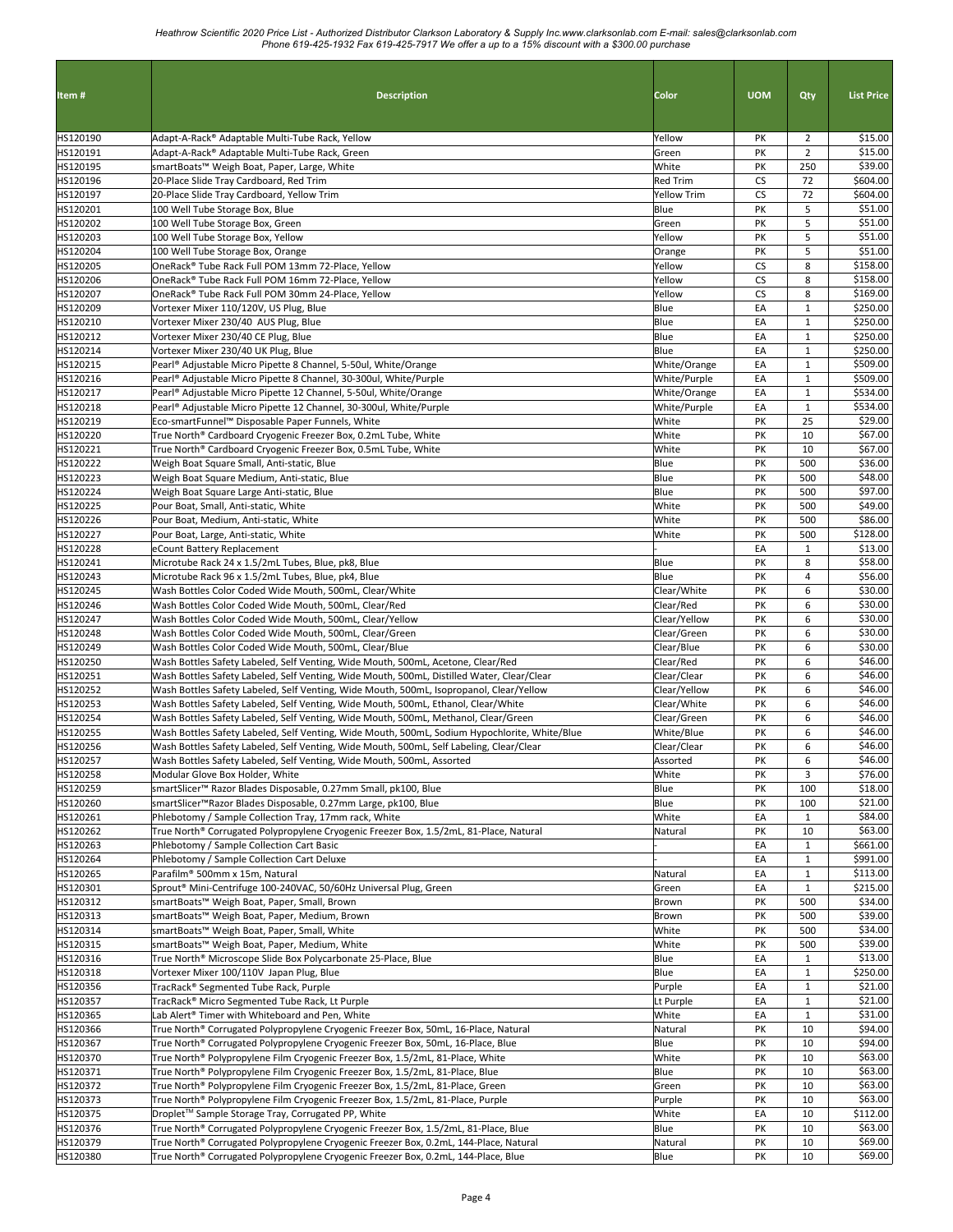| <b>Description</b><br>Color<br>Qty<br>\$69.00<br>True North® Corrugated Polypropylene Cryogenic Freezer Box, 0.5mL, 81-Place, Natural<br>Natural<br>PK<br>10<br>Blue<br>PK<br>10<br>\$69.00<br>True North® Corrugated Polypropylene Cryogenic Freezer Box, 0.5mL, 81-Place, Blue<br>PK<br>10<br>\$69.00<br>True North® Corrugated Polypropylene Cryogenic Freezer Box, 5mL, 25-Place, Natural<br>Natural<br>Blue<br>PK<br>10<br>\$69.00<br>HS120388<br>True North® Corrugated Polypropylene Cryogenic Freezer Box, 5mL, 25-Place, Blue<br>HS120391<br>PK<br>10<br>\$95.00<br>True North® Corrugated Polypropylene Cryogenic Freezer Box, 15mL, 36-Place, Natural<br>Natural<br>HS120392<br>Blue<br>PK<br>10<br>\$95.00<br>True North® Corrugated Polypropylene Cryogenic Freezer Box, 15mL, 36-Place, Blue<br>HS120395<br>Yellow<br>EA<br>\$215.00<br>Sprout® Mini-Centrifuge 100-240VAC, 50/60Hz Universal Plug, Yellow<br>$\mathbf{1}$<br>HS120396<br>EA<br>\$215.00<br>Sprout® Mini-Centrifuge 100-240VAC, 50/60Hz Universal Plug, Purple<br>Purple<br>$\mathbf{1}$<br>\$112.00<br>OneRack® Tube Rack Half POM 13mm 36-Place, Yellow<br>Yellow<br><b>CS</b><br>8<br>\$113.00<br>OneRack® Tube Rack Half POM 16mm 36-Place, Yellow<br>Yellow<br><b>CS</b><br>8<br>\$46.00<br>PK<br>500<br>Pour Boat, Small, White<br>White<br>\$76.00<br>White<br>PK<br>500<br>Pour Boat, Medium, White<br><b>HS1419C</b><br>White<br>PK<br>500<br>\$117.00<br>Pour Boat, Large, White<br>\$34.00<br><b>HS1420A</b><br>White<br>PK<br>500<br>Weigh Boat, Square Small, White<br>\$37.00<br><b>HS1420AA</b><br>White<br>PK<br>500<br>Weigh Boat, Square Small, Anti-static, White<br>\$46.00<br><b>HS1420B</b><br>White<br>PK<br>500<br>Weigh Boat, Square Medium, White<br>500<br>\$48.00<br><b>HS1420BB</b><br>Weigh Boat, Square Medium, Anti-static, White<br>White<br>PK<br>\$94.00<br>PK<br>500<br><b>HS1420C</b><br>Weigh Boat, Square Large, White<br>White<br>\$97.00<br><b>HS1420CC</b><br>Weigh Boat, Square Large, Anti-static, White<br>White<br>PK<br>500<br>\$35.00<br>PK<br>Weigh Boat Square Small, Blue<br>Blue<br>500<br>\$46.00<br>Blue<br>500<br>Weigh Boat Square Medium, Blue<br>PK<br>\$94.00<br>PK<br>Weigh Boat Square Large, Blue<br>Blue<br>500<br>\$48.00<br>Weigh Boat, Square 90 x 90 x 7mm, White<br>PK<br>500<br>White<br>\$37.00<br>PK<br>500<br>Weigh Boat, Square Small, Black<br><b>Black</b><br><b>HS1423AA</b><br>500<br>\$39.00<br>Weigh Boat, Square Small, Anti-static, Black<br>Black<br>PK<br>\$48.00<br>500<br><b>HS1423B</b><br>Weigh Boat, Square Medium, Black<br><b>Black</b><br>PK<br>\$50.00<br><b>HS1423BB</b><br><b>Black</b><br>PK<br>500<br>Weigh Boat, Square Medium, Anti-static, Black<br>\$97.00<br>500<br><b>HS1423C</b><br>Weigh Boat, Square Large, Black<br><b>Black</b><br>PK<br>\$101.00<br><b>HS1423CC</b><br>Black<br>PK<br>500<br>Weigh Boat, Square Large, Anti-static, Black<br>\$40.00<br>PK<br>500<br><b>HS1424A</b><br>Diamond Boat, 25mL, White<br>White<br>\$29.00<br>White<br>PK<br>500<br>Diamond Boat, 5mL, White<br>\$40.00<br>PK<br>500<br>Diamond Boat, 30mL, White<br>White<br>White<br>PK<br>500<br>\$85.00<br>Diamond Boat, 100mL, White<br>PK<br>500<br>\$35.00<br>Hexagonal Weigh Boat, Small Anti-static, White<br>White<br>PK<br>500<br>\$51.00<br>Hexagonal Weigh Boat, Medium Anti-static, White<br>White<br>\$97.00<br>PK<br>500<br>HS14251C<br>Hexagonal Weigh Boat, Large Anti-static, White<br>White<br>PK<br>500<br>\$108.00<br>HS14251D<br>Hexagonal Weigh Boat, X-Large Anti-static, White<br>White<br>\$43.00<br><b>HS1425A</b><br>White<br>PK<br>500<br>Diamond Boat, 25mL, Anti-static, White<br><b>HS1425AA</b><br>White<br>PK<br>\$31.00<br>Diamond Boat 5mL, Anti-static, White<br>500<br>PK<br>\$43.00<br><b>HS1425B</b><br>Diamond Boat 30mL, Anti-static, White<br>White<br>500<br>White<br>PK<br>500<br>\$92.00<br>Diamond Boat 100mL Anti-static. White<br>Diamond Boat 25mL, Anti-static, Black<br>Black<br>500<br>\$46.00<br>PK<br>\$33.00<br>PK<br>500<br>Diamond Boat 5mL, Anti-static, Black<br>Black<br>\$46.00<br>500<br>Diamond Boat 30mL, Anti-static, Black<br>Black<br>PK<br>\$94.00<br><b>HS1426C</b><br>Black<br>500<br>Diamond Boat 100mL, Anti-static, Black<br>PK<br>Black<br>\$41.00<br>Diamond Boat 25mL, Black<br>PK<br>500<br>\$30.00<br><b>HS1427AA</b><br>Diamond Boat 5mL, Black<br>Black<br>PK<br>500<br><b>HS1427B</b><br>Diamond Boat 30mL, Black<br>Black<br>\$41.00<br>PK<br>500<br>\$87.00<br><b>HS1427C</b><br>Diamond Boat 100mL, Black<br>Black<br>PK<br>500<br>HS14521A<br>Aluminum Weighing Dishes, Small, Aluminum<br>Aluminum<br>PK<br>100<br>\$26.00<br>\$28.00<br>Aluminum Weighing Dishes, Medium, Aluminum<br>Aluminum<br>PK<br>100<br>\$32.00<br>Aluminum<br>Aluminum weighing Dishes, Large, Aluminum<br>PK<br>100<br>\$35.00<br>50<br>Aluminum Weighing Dish, Aluminum<br>Aluminum<br>PK<br>\$60.00<br>Mini Magnifier<br>EA<br>$\mathbf{1}$<br>\$31.00<br>Sharpie® Black Marker Pens, Black<br>12<br><b>Black</b><br>PK<br>HS15094<br>PK<br>8<br>\$28.00<br>Sharpie® Dual Tip Pen Set, 8 Colors, Assorted<br>Assorted<br>\$9.00<br>HS15906<br>Spatula, Hayman Flat End & Spoon End, Steel<br>Steel<br>EA<br>$\mathbf{1}$<br>\$9.00<br>$\mathbf{1}$<br>HS15907<br>Spatula, Scraper Round End & Tapered Flat End, Steel<br>Steel<br>EA<br>$\mathbf{1}$<br>HS15909<br>Spatula, Spoon and Flat end, Steel<br>Steel<br>EA<br>\$9.00<br><b>Black</b><br>PK<br>$\mathbf{1}$<br>\$46.00<br>HS15951A<br>Slide Staining Tray Set, Disposable (1 Lid+ 4 Bases), Black<br>\$26.00<br>HS15979A<br>Tall Slide Box 100-Place, Cork, Blue<br>Blue<br>EA<br>$\mathbf{1}$<br>EA<br>$\mathbf{1}$<br>\$31.00<br>Slide Holder for 40 Slides, Natural<br>Natural<br>Slide Holder for 78 Slides, Natural<br>\$43.00<br>Natural<br>EA<br>$\mathbf{1}$<br>Slide Holder for 15 Slides, Natural<br>\$29.00<br>Natural<br>EA<br>$\mathbf{1}$<br>PK<br>25<br>\$22.00<br>5-Place Slide Mailer, PP, Side Opening, Natural<br>Natural<br>PK<br>25<br>2-Place Slide Mailer, PP, Assorted<br>Assorted<br>\$25.00<br>2-Place Slide Mailer, PP, Natural<br>PK<br>25<br>\$25.00<br>Natural<br>\$22.00<br>HS15983G<br>5-Place Slide Mailer, End Opening, Assorted<br>PK<br>25<br>Assorted<br>HS15986<br>5-Place Slide Mailer, PP, End Opening, Natural<br>25<br>\$22.00<br>PK<br>Natural<br>\$30.00<br><b>HS15988H</b><br>True North® Microscope Slide Box Polycarbonate 100-Place, Purple<br>$\mathbf{1}$<br>Purple<br>EA<br>HS159890B<br>Storage Rack for 50-Place & 100-Place Slide Box, Clear<br>$\mathbf{1}$<br>Clear<br>EA<br>\$316.00<br>\$13.00<br>HS15989A<br>Premium Microscope Slide Box, 25-Place, Cork, Blue<br>Blue<br>EA<br>$\mathbf{1}$ |                  |  |            |                   |
|-----------------------------------------------------------------------------------------------------------------------------------------------------------------------------------------------------------------------------------------------------------------------------------------------------------------------------------------------------------------------------------------------------------------------------------------------------------------------------------------------------------------------------------------------------------------------------------------------------------------------------------------------------------------------------------------------------------------------------------------------------------------------------------------------------------------------------------------------------------------------------------------------------------------------------------------------------------------------------------------------------------------------------------------------------------------------------------------------------------------------------------------------------------------------------------------------------------------------------------------------------------------------------------------------------------------------------------------------------------------------------------------------------------------------------------------------------------------------------------------------------------------------------------------------------------------------------------------------------------------------------------------------------------------------------------------------------------------------------------------------------------------------------------------------------------------------------------------------------------------------------------------------------------------------------------------------------------------------------------------------------------------------------------------------------------------------------------------------------------------------------------------------------------------------------------------------------------------------------------------------------------------------------------------------------------------------------------------------------------------------------------------------------------------------------------------------------------------------------------------------------------------------------------------------------------------------------------------------------------------------------------------------------------------------------------------------------------------------------------------------------------------------------------------------------------------------------------------------------------------------------------------------------------------------------------------------------------------------------------------------------------------------------------------------------------------------------------------------------------------------------------------------------------------------------------------------------------------------------------------------------------------------------------------------------------------------------------------------------------------------------------------------------------------------------------------------------------------------------------------------------------------------------------------------------------------------------------------------------------------------------------------------------------------------------------------------------------------------------------------------------------------------------------------------------------------------------------------------------------------------------------------------------------------------------------------------------------------------------------------------------------------------------------------------------------------------------------------------------------------------------------------------------------------------------------------------------------------------------------------------------------------------------------------------------------------------------------------------------------------------------------------------------------------------------------------------------------------------------------------------------------------------------------------------------------------------------------------------------------------------------------------------------------------------------------------------------------------------------------------------------------------------------------------------------------------------------------------------------------------------------------------------------------------------------------------------------------------------------------------------------------------------------------------------------------------------------------------------------------------------------------------------------------------------------------------------------------------------------------------------------------------------------------------------------------------------------------------------------------------------------------------------------------------------------------------------------------------------------------------------------------------------------------------------------------------------------------------------------------------------------------------------------------------------------------------------------------------------------------------------------------------------------------------------------------------------------------------------------------------------------------------------------------------------------------------------------------------------------------------------------------------------------------------------------------------------------------------------------------------------------------------------------------------------------------------------------------------------------------------------------------------------------------------------------------------------------------------------------------------------------------------------------------------------------------------------------------------------------------------------------------------------------------------------------------------------------------------------------------------------------------------------------------------------------------------------------------------------------------------------------------|------------------|--|------------|-------------------|
|                                                                                                                                                                                                                                                                                                                                                                                                                                                                                                                                                                                                                                                                                                                                                                                                                                                                                                                                                                                                                                                                                                                                                                                                                                                                                                                                                                                                                                                                                                                                                                                                                                                                                                                                                                                                                                                                                                                                                                                                                                                                                                                                                                                                                                                                                                                                                                                                                                                                                                                                                                                                                                                                                                                                                                                                                                                                                                                                                                                                                                                                                                                                                                                                                                                                                                                                                                                                                                                                                                                                                                                                                                                                                                                                                                                                                                                                                                                                                                                                                                                                                                                                                                                                                                                                                                                                                                                                                                                                                                                                                                                                                                                                                                                                                                                                                                                                                                                                                                                                                                                                                                                                                                                                                                                                                                                                                                                                                                                                                                                                                                                                                                                                                                                                                                                                                                                                                                                                                                                                                                                                                                                                                                                                                                                                                                                                                                                                                                                                                                                                                                                                                                                                                                                                                           | Item#            |  | <b>UOM</b> | <b>List Price</b> |
|                                                                                                                                                                                                                                                                                                                                                                                                                                                                                                                                                                                                                                                                                                                                                                                                                                                                                                                                                                                                                                                                                                                                                                                                                                                                                                                                                                                                                                                                                                                                                                                                                                                                                                                                                                                                                                                                                                                                                                                                                                                                                                                                                                                                                                                                                                                                                                                                                                                                                                                                                                                                                                                                                                                                                                                                                                                                                                                                                                                                                                                                                                                                                                                                                                                                                                                                                                                                                                                                                                                                                                                                                                                                                                                                                                                                                                                                                                                                                                                                                                                                                                                                                                                                                                                                                                                                                                                                                                                                                                                                                                                                                                                                                                                                                                                                                                                                                                                                                                                                                                                                                                                                                                                                                                                                                                                                                                                                                                                                                                                                                                                                                                                                                                                                                                                                                                                                                                                                                                                                                                                                                                                                                                                                                                                                                                                                                                                                                                                                                                                                                                                                                                                                                                                                                           | HS120383         |  |            |                   |
|                                                                                                                                                                                                                                                                                                                                                                                                                                                                                                                                                                                                                                                                                                                                                                                                                                                                                                                                                                                                                                                                                                                                                                                                                                                                                                                                                                                                                                                                                                                                                                                                                                                                                                                                                                                                                                                                                                                                                                                                                                                                                                                                                                                                                                                                                                                                                                                                                                                                                                                                                                                                                                                                                                                                                                                                                                                                                                                                                                                                                                                                                                                                                                                                                                                                                                                                                                                                                                                                                                                                                                                                                                                                                                                                                                                                                                                                                                                                                                                                                                                                                                                                                                                                                                                                                                                                                                                                                                                                                                                                                                                                                                                                                                                                                                                                                                                                                                                                                                                                                                                                                                                                                                                                                                                                                                                                                                                                                                                                                                                                                                                                                                                                                                                                                                                                                                                                                                                                                                                                                                                                                                                                                                                                                                                                                                                                                                                                                                                                                                                                                                                                                                                                                                                                                           | HS120384         |  |            |                   |
|                                                                                                                                                                                                                                                                                                                                                                                                                                                                                                                                                                                                                                                                                                                                                                                                                                                                                                                                                                                                                                                                                                                                                                                                                                                                                                                                                                                                                                                                                                                                                                                                                                                                                                                                                                                                                                                                                                                                                                                                                                                                                                                                                                                                                                                                                                                                                                                                                                                                                                                                                                                                                                                                                                                                                                                                                                                                                                                                                                                                                                                                                                                                                                                                                                                                                                                                                                                                                                                                                                                                                                                                                                                                                                                                                                                                                                                                                                                                                                                                                                                                                                                                                                                                                                                                                                                                                                                                                                                                                                                                                                                                                                                                                                                                                                                                                                                                                                                                                                                                                                                                                                                                                                                                                                                                                                                                                                                                                                                                                                                                                                                                                                                                                                                                                                                                                                                                                                                                                                                                                                                                                                                                                                                                                                                                                                                                                                                                                                                                                                                                                                                                                                                                                                                                                           | HS120387         |  |            |                   |
|                                                                                                                                                                                                                                                                                                                                                                                                                                                                                                                                                                                                                                                                                                                                                                                                                                                                                                                                                                                                                                                                                                                                                                                                                                                                                                                                                                                                                                                                                                                                                                                                                                                                                                                                                                                                                                                                                                                                                                                                                                                                                                                                                                                                                                                                                                                                                                                                                                                                                                                                                                                                                                                                                                                                                                                                                                                                                                                                                                                                                                                                                                                                                                                                                                                                                                                                                                                                                                                                                                                                                                                                                                                                                                                                                                                                                                                                                                                                                                                                                                                                                                                                                                                                                                                                                                                                                                                                                                                                                                                                                                                                                                                                                                                                                                                                                                                                                                                                                                                                                                                                                                                                                                                                                                                                                                                                                                                                                                                                                                                                                                                                                                                                                                                                                                                                                                                                                                                                                                                                                                                                                                                                                                                                                                                                                                                                                                                                                                                                                                                                                                                                                                                                                                                                                           |                  |  |            |                   |
|                                                                                                                                                                                                                                                                                                                                                                                                                                                                                                                                                                                                                                                                                                                                                                                                                                                                                                                                                                                                                                                                                                                                                                                                                                                                                                                                                                                                                                                                                                                                                                                                                                                                                                                                                                                                                                                                                                                                                                                                                                                                                                                                                                                                                                                                                                                                                                                                                                                                                                                                                                                                                                                                                                                                                                                                                                                                                                                                                                                                                                                                                                                                                                                                                                                                                                                                                                                                                                                                                                                                                                                                                                                                                                                                                                                                                                                                                                                                                                                                                                                                                                                                                                                                                                                                                                                                                                                                                                                                                                                                                                                                                                                                                                                                                                                                                                                                                                                                                                                                                                                                                                                                                                                                                                                                                                                                                                                                                                                                                                                                                                                                                                                                                                                                                                                                                                                                                                                                                                                                                                                                                                                                                                                                                                                                                                                                                                                                                                                                                                                                                                                                                                                                                                                                                           |                  |  |            |                   |
|                                                                                                                                                                                                                                                                                                                                                                                                                                                                                                                                                                                                                                                                                                                                                                                                                                                                                                                                                                                                                                                                                                                                                                                                                                                                                                                                                                                                                                                                                                                                                                                                                                                                                                                                                                                                                                                                                                                                                                                                                                                                                                                                                                                                                                                                                                                                                                                                                                                                                                                                                                                                                                                                                                                                                                                                                                                                                                                                                                                                                                                                                                                                                                                                                                                                                                                                                                                                                                                                                                                                                                                                                                                                                                                                                                                                                                                                                                                                                                                                                                                                                                                                                                                                                                                                                                                                                                                                                                                                                                                                                                                                                                                                                                                                                                                                                                                                                                                                                                                                                                                                                                                                                                                                                                                                                                                                                                                                                                                                                                                                                                                                                                                                                                                                                                                                                                                                                                                                                                                                                                                                                                                                                                                                                                                                                                                                                                                                                                                                                                                                                                                                                                                                                                                                                           |                  |  |            |                   |
|                                                                                                                                                                                                                                                                                                                                                                                                                                                                                                                                                                                                                                                                                                                                                                                                                                                                                                                                                                                                                                                                                                                                                                                                                                                                                                                                                                                                                                                                                                                                                                                                                                                                                                                                                                                                                                                                                                                                                                                                                                                                                                                                                                                                                                                                                                                                                                                                                                                                                                                                                                                                                                                                                                                                                                                                                                                                                                                                                                                                                                                                                                                                                                                                                                                                                                                                                                                                                                                                                                                                                                                                                                                                                                                                                                                                                                                                                                                                                                                                                                                                                                                                                                                                                                                                                                                                                                                                                                                                                                                                                                                                                                                                                                                                                                                                                                                                                                                                                                                                                                                                                                                                                                                                                                                                                                                                                                                                                                                                                                                                                                                                                                                                                                                                                                                                                                                                                                                                                                                                                                                                                                                                                                                                                                                                                                                                                                                                                                                                                                                                                                                                                                                                                                                                                           |                  |  |            |                   |
|                                                                                                                                                                                                                                                                                                                                                                                                                                                                                                                                                                                                                                                                                                                                                                                                                                                                                                                                                                                                                                                                                                                                                                                                                                                                                                                                                                                                                                                                                                                                                                                                                                                                                                                                                                                                                                                                                                                                                                                                                                                                                                                                                                                                                                                                                                                                                                                                                                                                                                                                                                                                                                                                                                                                                                                                                                                                                                                                                                                                                                                                                                                                                                                                                                                                                                                                                                                                                                                                                                                                                                                                                                                                                                                                                                                                                                                                                                                                                                                                                                                                                                                                                                                                                                                                                                                                                                                                                                                                                                                                                                                                                                                                                                                                                                                                                                                                                                                                                                                                                                                                                                                                                                                                                                                                                                                                                                                                                                                                                                                                                                                                                                                                                                                                                                                                                                                                                                                                                                                                                                                                                                                                                                                                                                                                                                                                                                                                                                                                                                                                                                                                                                                                                                                                                           | HS120398         |  |            |                   |
|                                                                                                                                                                                                                                                                                                                                                                                                                                                                                                                                                                                                                                                                                                                                                                                                                                                                                                                                                                                                                                                                                                                                                                                                                                                                                                                                                                                                                                                                                                                                                                                                                                                                                                                                                                                                                                                                                                                                                                                                                                                                                                                                                                                                                                                                                                                                                                                                                                                                                                                                                                                                                                                                                                                                                                                                                                                                                                                                                                                                                                                                                                                                                                                                                                                                                                                                                                                                                                                                                                                                                                                                                                                                                                                                                                                                                                                                                                                                                                                                                                                                                                                                                                                                                                                                                                                                                                                                                                                                                                                                                                                                                                                                                                                                                                                                                                                                                                                                                                                                                                                                                                                                                                                                                                                                                                                                                                                                                                                                                                                                                                                                                                                                                                                                                                                                                                                                                                                                                                                                                                                                                                                                                                                                                                                                                                                                                                                                                                                                                                                                                                                                                                                                                                                                                           | HS120399         |  |            |                   |
|                                                                                                                                                                                                                                                                                                                                                                                                                                                                                                                                                                                                                                                                                                                                                                                                                                                                                                                                                                                                                                                                                                                                                                                                                                                                                                                                                                                                                                                                                                                                                                                                                                                                                                                                                                                                                                                                                                                                                                                                                                                                                                                                                                                                                                                                                                                                                                                                                                                                                                                                                                                                                                                                                                                                                                                                                                                                                                                                                                                                                                                                                                                                                                                                                                                                                                                                                                                                                                                                                                                                                                                                                                                                                                                                                                                                                                                                                                                                                                                                                                                                                                                                                                                                                                                                                                                                                                                                                                                                                                                                                                                                                                                                                                                                                                                                                                                                                                                                                                                                                                                                                                                                                                                                                                                                                                                                                                                                                                                                                                                                                                                                                                                                                                                                                                                                                                                                                                                                                                                                                                                                                                                                                                                                                                                                                                                                                                                                                                                                                                                                                                                                                                                                                                                                                           | <b>HS1419A</b>   |  |            |                   |
|                                                                                                                                                                                                                                                                                                                                                                                                                                                                                                                                                                                                                                                                                                                                                                                                                                                                                                                                                                                                                                                                                                                                                                                                                                                                                                                                                                                                                                                                                                                                                                                                                                                                                                                                                                                                                                                                                                                                                                                                                                                                                                                                                                                                                                                                                                                                                                                                                                                                                                                                                                                                                                                                                                                                                                                                                                                                                                                                                                                                                                                                                                                                                                                                                                                                                                                                                                                                                                                                                                                                                                                                                                                                                                                                                                                                                                                                                                                                                                                                                                                                                                                                                                                                                                                                                                                                                                                                                                                                                                                                                                                                                                                                                                                                                                                                                                                                                                                                                                                                                                                                                                                                                                                                                                                                                                                                                                                                                                                                                                                                                                                                                                                                                                                                                                                                                                                                                                                                                                                                                                                                                                                                                                                                                                                                                                                                                                                                                                                                                                                                                                                                                                                                                                                                                           | <b>HS1419B</b>   |  |            |                   |
|                                                                                                                                                                                                                                                                                                                                                                                                                                                                                                                                                                                                                                                                                                                                                                                                                                                                                                                                                                                                                                                                                                                                                                                                                                                                                                                                                                                                                                                                                                                                                                                                                                                                                                                                                                                                                                                                                                                                                                                                                                                                                                                                                                                                                                                                                                                                                                                                                                                                                                                                                                                                                                                                                                                                                                                                                                                                                                                                                                                                                                                                                                                                                                                                                                                                                                                                                                                                                                                                                                                                                                                                                                                                                                                                                                                                                                                                                                                                                                                                                                                                                                                                                                                                                                                                                                                                                                                                                                                                                                                                                                                                                                                                                                                                                                                                                                                                                                                                                                                                                                                                                                                                                                                                                                                                                                                                                                                                                                                                                                                                                                                                                                                                                                                                                                                                                                                                                                                                                                                                                                                                                                                                                                                                                                                                                                                                                                                                                                                                                                                                                                                                                                                                                                                                                           |                  |  |            |                   |
|                                                                                                                                                                                                                                                                                                                                                                                                                                                                                                                                                                                                                                                                                                                                                                                                                                                                                                                                                                                                                                                                                                                                                                                                                                                                                                                                                                                                                                                                                                                                                                                                                                                                                                                                                                                                                                                                                                                                                                                                                                                                                                                                                                                                                                                                                                                                                                                                                                                                                                                                                                                                                                                                                                                                                                                                                                                                                                                                                                                                                                                                                                                                                                                                                                                                                                                                                                                                                                                                                                                                                                                                                                                                                                                                                                                                                                                                                                                                                                                                                                                                                                                                                                                                                                                                                                                                                                                                                                                                                                                                                                                                                                                                                                                                                                                                                                                                                                                                                                                                                                                                                                                                                                                                                                                                                                                                                                                                                                                                                                                                                                                                                                                                                                                                                                                                                                                                                                                                                                                                                                                                                                                                                                                                                                                                                                                                                                                                                                                                                                                                                                                                                                                                                                                                                           |                  |  |            |                   |
|                                                                                                                                                                                                                                                                                                                                                                                                                                                                                                                                                                                                                                                                                                                                                                                                                                                                                                                                                                                                                                                                                                                                                                                                                                                                                                                                                                                                                                                                                                                                                                                                                                                                                                                                                                                                                                                                                                                                                                                                                                                                                                                                                                                                                                                                                                                                                                                                                                                                                                                                                                                                                                                                                                                                                                                                                                                                                                                                                                                                                                                                                                                                                                                                                                                                                                                                                                                                                                                                                                                                                                                                                                                                                                                                                                                                                                                                                                                                                                                                                                                                                                                                                                                                                                                                                                                                                                                                                                                                                                                                                                                                                                                                                                                                                                                                                                                                                                                                                                                                                                                                                                                                                                                                                                                                                                                                                                                                                                                                                                                                                                                                                                                                                                                                                                                                                                                                                                                                                                                                                                                                                                                                                                                                                                                                                                                                                                                                                                                                                                                                                                                                                                                                                                                                                           |                  |  |            |                   |
|                                                                                                                                                                                                                                                                                                                                                                                                                                                                                                                                                                                                                                                                                                                                                                                                                                                                                                                                                                                                                                                                                                                                                                                                                                                                                                                                                                                                                                                                                                                                                                                                                                                                                                                                                                                                                                                                                                                                                                                                                                                                                                                                                                                                                                                                                                                                                                                                                                                                                                                                                                                                                                                                                                                                                                                                                                                                                                                                                                                                                                                                                                                                                                                                                                                                                                                                                                                                                                                                                                                                                                                                                                                                                                                                                                                                                                                                                                                                                                                                                                                                                                                                                                                                                                                                                                                                                                                                                                                                                                                                                                                                                                                                                                                                                                                                                                                                                                                                                                                                                                                                                                                                                                                                                                                                                                                                                                                                                                                                                                                                                                                                                                                                                                                                                                                                                                                                                                                                                                                                                                                                                                                                                                                                                                                                                                                                                                                                                                                                                                                                                                                                                                                                                                                                                           |                  |  |            |                   |
|                                                                                                                                                                                                                                                                                                                                                                                                                                                                                                                                                                                                                                                                                                                                                                                                                                                                                                                                                                                                                                                                                                                                                                                                                                                                                                                                                                                                                                                                                                                                                                                                                                                                                                                                                                                                                                                                                                                                                                                                                                                                                                                                                                                                                                                                                                                                                                                                                                                                                                                                                                                                                                                                                                                                                                                                                                                                                                                                                                                                                                                                                                                                                                                                                                                                                                                                                                                                                                                                                                                                                                                                                                                                                                                                                                                                                                                                                                                                                                                                                                                                                                                                                                                                                                                                                                                                                                                                                                                                                                                                                                                                                                                                                                                                                                                                                                                                                                                                                                                                                                                                                                                                                                                                                                                                                                                                                                                                                                                                                                                                                                                                                                                                                                                                                                                                                                                                                                                                                                                                                                                                                                                                                                                                                                                                                                                                                                                                                                                                                                                                                                                                                                                                                                                                                           |                  |  |            |                   |
|                                                                                                                                                                                                                                                                                                                                                                                                                                                                                                                                                                                                                                                                                                                                                                                                                                                                                                                                                                                                                                                                                                                                                                                                                                                                                                                                                                                                                                                                                                                                                                                                                                                                                                                                                                                                                                                                                                                                                                                                                                                                                                                                                                                                                                                                                                                                                                                                                                                                                                                                                                                                                                                                                                                                                                                                                                                                                                                                                                                                                                                                                                                                                                                                                                                                                                                                                                                                                                                                                                                                                                                                                                                                                                                                                                                                                                                                                                                                                                                                                                                                                                                                                                                                                                                                                                                                                                                                                                                                                                                                                                                                                                                                                                                                                                                                                                                                                                                                                                                                                                                                                                                                                                                                                                                                                                                                                                                                                                                                                                                                                                                                                                                                                                                                                                                                                                                                                                                                                                                                                                                                                                                                                                                                                                                                                                                                                                                                                                                                                                                                                                                                                                                                                                                                                           |                  |  |            |                   |
|                                                                                                                                                                                                                                                                                                                                                                                                                                                                                                                                                                                                                                                                                                                                                                                                                                                                                                                                                                                                                                                                                                                                                                                                                                                                                                                                                                                                                                                                                                                                                                                                                                                                                                                                                                                                                                                                                                                                                                                                                                                                                                                                                                                                                                                                                                                                                                                                                                                                                                                                                                                                                                                                                                                                                                                                                                                                                                                                                                                                                                                                                                                                                                                                                                                                                                                                                                                                                                                                                                                                                                                                                                                                                                                                                                                                                                                                                                                                                                                                                                                                                                                                                                                                                                                                                                                                                                                                                                                                                                                                                                                                                                                                                                                                                                                                                                                                                                                                                                                                                                                                                                                                                                                                                                                                                                                                                                                                                                                                                                                                                                                                                                                                                                                                                                                                                                                                                                                                                                                                                                                                                                                                                                                                                                                                                                                                                                                                                                                                                                                                                                                                                                                                                                                                                           | HS1421A          |  |            |                   |
|                                                                                                                                                                                                                                                                                                                                                                                                                                                                                                                                                                                                                                                                                                                                                                                                                                                                                                                                                                                                                                                                                                                                                                                                                                                                                                                                                                                                                                                                                                                                                                                                                                                                                                                                                                                                                                                                                                                                                                                                                                                                                                                                                                                                                                                                                                                                                                                                                                                                                                                                                                                                                                                                                                                                                                                                                                                                                                                                                                                                                                                                                                                                                                                                                                                                                                                                                                                                                                                                                                                                                                                                                                                                                                                                                                                                                                                                                                                                                                                                                                                                                                                                                                                                                                                                                                                                                                                                                                                                                                                                                                                                                                                                                                                                                                                                                                                                                                                                                                                                                                                                                                                                                                                                                                                                                                                                                                                                                                                                                                                                                                                                                                                                                                                                                                                                                                                                                                                                                                                                                                                                                                                                                                                                                                                                                                                                                                                                                                                                                                                                                                                                                                                                                                                                                           | HS1421B          |  |            |                   |
|                                                                                                                                                                                                                                                                                                                                                                                                                                                                                                                                                                                                                                                                                                                                                                                                                                                                                                                                                                                                                                                                                                                                                                                                                                                                                                                                                                                                                                                                                                                                                                                                                                                                                                                                                                                                                                                                                                                                                                                                                                                                                                                                                                                                                                                                                                                                                                                                                                                                                                                                                                                                                                                                                                                                                                                                                                                                                                                                                                                                                                                                                                                                                                                                                                                                                                                                                                                                                                                                                                                                                                                                                                                                                                                                                                                                                                                                                                                                                                                                                                                                                                                                                                                                                                                                                                                                                                                                                                                                                                                                                                                                                                                                                                                                                                                                                                                                                                                                                                                                                                                                                                                                                                                                                                                                                                                                                                                                                                                                                                                                                                                                                                                                                                                                                                                                                                                                                                                                                                                                                                                                                                                                                                                                                                                                                                                                                                                                                                                                                                                                                                                                                                                                                                                                                           | <b>HS1421C</b>   |  |            |                   |
|                                                                                                                                                                                                                                                                                                                                                                                                                                                                                                                                                                                                                                                                                                                                                                                                                                                                                                                                                                                                                                                                                                                                                                                                                                                                                                                                                                                                                                                                                                                                                                                                                                                                                                                                                                                                                                                                                                                                                                                                                                                                                                                                                                                                                                                                                                                                                                                                                                                                                                                                                                                                                                                                                                                                                                                                                                                                                                                                                                                                                                                                                                                                                                                                                                                                                                                                                                                                                                                                                                                                                                                                                                                                                                                                                                                                                                                                                                                                                                                                                                                                                                                                                                                                                                                                                                                                                                                                                                                                                                                                                                                                                                                                                                                                                                                                                                                                                                                                                                                                                                                                                                                                                                                                                                                                                                                                                                                                                                                                                                                                                                                                                                                                                                                                                                                                                                                                                                                                                                                                                                                                                                                                                                                                                                                                                                                                                                                                                                                                                                                                                                                                                                                                                                                                                           | HS1422           |  |            |                   |
|                                                                                                                                                                                                                                                                                                                                                                                                                                                                                                                                                                                                                                                                                                                                                                                                                                                                                                                                                                                                                                                                                                                                                                                                                                                                                                                                                                                                                                                                                                                                                                                                                                                                                                                                                                                                                                                                                                                                                                                                                                                                                                                                                                                                                                                                                                                                                                                                                                                                                                                                                                                                                                                                                                                                                                                                                                                                                                                                                                                                                                                                                                                                                                                                                                                                                                                                                                                                                                                                                                                                                                                                                                                                                                                                                                                                                                                                                                                                                                                                                                                                                                                                                                                                                                                                                                                                                                                                                                                                                                                                                                                                                                                                                                                                                                                                                                                                                                                                                                                                                                                                                                                                                                                                                                                                                                                                                                                                                                                                                                                                                                                                                                                                                                                                                                                                                                                                                                                                                                                                                                                                                                                                                                                                                                                                                                                                                                                                                                                                                                                                                                                                                                                                                                                                                           | <b>HS1423A</b>   |  |            |                   |
|                                                                                                                                                                                                                                                                                                                                                                                                                                                                                                                                                                                                                                                                                                                                                                                                                                                                                                                                                                                                                                                                                                                                                                                                                                                                                                                                                                                                                                                                                                                                                                                                                                                                                                                                                                                                                                                                                                                                                                                                                                                                                                                                                                                                                                                                                                                                                                                                                                                                                                                                                                                                                                                                                                                                                                                                                                                                                                                                                                                                                                                                                                                                                                                                                                                                                                                                                                                                                                                                                                                                                                                                                                                                                                                                                                                                                                                                                                                                                                                                                                                                                                                                                                                                                                                                                                                                                                                                                                                                                                                                                                                                                                                                                                                                                                                                                                                                                                                                                                                                                                                                                                                                                                                                                                                                                                                                                                                                                                                                                                                                                                                                                                                                                                                                                                                                                                                                                                                                                                                                                                                                                                                                                                                                                                                                                                                                                                                                                                                                                                                                                                                                                                                                                                                                                           |                  |  |            |                   |
|                                                                                                                                                                                                                                                                                                                                                                                                                                                                                                                                                                                                                                                                                                                                                                                                                                                                                                                                                                                                                                                                                                                                                                                                                                                                                                                                                                                                                                                                                                                                                                                                                                                                                                                                                                                                                                                                                                                                                                                                                                                                                                                                                                                                                                                                                                                                                                                                                                                                                                                                                                                                                                                                                                                                                                                                                                                                                                                                                                                                                                                                                                                                                                                                                                                                                                                                                                                                                                                                                                                                                                                                                                                                                                                                                                                                                                                                                                                                                                                                                                                                                                                                                                                                                                                                                                                                                                                                                                                                                                                                                                                                                                                                                                                                                                                                                                                                                                                                                                                                                                                                                                                                                                                                                                                                                                                                                                                                                                                                                                                                                                                                                                                                                                                                                                                                                                                                                                                                                                                                                                                                                                                                                                                                                                                                                                                                                                                                                                                                                                                                                                                                                                                                                                                                                           |                  |  |            |                   |
|                                                                                                                                                                                                                                                                                                                                                                                                                                                                                                                                                                                                                                                                                                                                                                                                                                                                                                                                                                                                                                                                                                                                                                                                                                                                                                                                                                                                                                                                                                                                                                                                                                                                                                                                                                                                                                                                                                                                                                                                                                                                                                                                                                                                                                                                                                                                                                                                                                                                                                                                                                                                                                                                                                                                                                                                                                                                                                                                                                                                                                                                                                                                                                                                                                                                                                                                                                                                                                                                                                                                                                                                                                                                                                                                                                                                                                                                                                                                                                                                                                                                                                                                                                                                                                                                                                                                                                                                                                                                                                                                                                                                                                                                                                                                                                                                                                                                                                                                                                                                                                                                                                                                                                                                                                                                                                                                                                                                                                                                                                                                                                                                                                                                                                                                                                                                                                                                                                                                                                                                                                                                                                                                                                                                                                                                                                                                                                                                                                                                                                                                                                                                                                                                                                                                                           |                  |  |            |                   |
|                                                                                                                                                                                                                                                                                                                                                                                                                                                                                                                                                                                                                                                                                                                                                                                                                                                                                                                                                                                                                                                                                                                                                                                                                                                                                                                                                                                                                                                                                                                                                                                                                                                                                                                                                                                                                                                                                                                                                                                                                                                                                                                                                                                                                                                                                                                                                                                                                                                                                                                                                                                                                                                                                                                                                                                                                                                                                                                                                                                                                                                                                                                                                                                                                                                                                                                                                                                                                                                                                                                                                                                                                                                                                                                                                                                                                                                                                                                                                                                                                                                                                                                                                                                                                                                                                                                                                                                                                                                                                                                                                                                                                                                                                                                                                                                                                                                                                                                                                                                                                                                                                                                                                                                                                                                                                                                                                                                                                                                                                                                                                                                                                                                                                                                                                                                                                                                                                                                                                                                                                                                                                                                                                                                                                                                                                                                                                                                                                                                                                                                                                                                                                                                                                                                                                           |                  |  |            |                   |
|                                                                                                                                                                                                                                                                                                                                                                                                                                                                                                                                                                                                                                                                                                                                                                                                                                                                                                                                                                                                                                                                                                                                                                                                                                                                                                                                                                                                                                                                                                                                                                                                                                                                                                                                                                                                                                                                                                                                                                                                                                                                                                                                                                                                                                                                                                                                                                                                                                                                                                                                                                                                                                                                                                                                                                                                                                                                                                                                                                                                                                                                                                                                                                                                                                                                                                                                                                                                                                                                                                                                                                                                                                                                                                                                                                                                                                                                                                                                                                                                                                                                                                                                                                                                                                                                                                                                                                                                                                                                                                                                                                                                                                                                                                                                                                                                                                                                                                                                                                                                                                                                                                                                                                                                                                                                                                                                                                                                                                                                                                                                                                                                                                                                                                                                                                                                                                                                                                                                                                                                                                                                                                                                                                                                                                                                                                                                                                                                                                                                                                                                                                                                                                                                                                                                                           |                  |  |            |                   |
|                                                                                                                                                                                                                                                                                                                                                                                                                                                                                                                                                                                                                                                                                                                                                                                                                                                                                                                                                                                                                                                                                                                                                                                                                                                                                                                                                                                                                                                                                                                                                                                                                                                                                                                                                                                                                                                                                                                                                                                                                                                                                                                                                                                                                                                                                                                                                                                                                                                                                                                                                                                                                                                                                                                                                                                                                                                                                                                                                                                                                                                                                                                                                                                                                                                                                                                                                                                                                                                                                                                                                                                                                                                                                                                                                                                                                                                                                                                                                                                                                                                                                                                                                                                                                                                                                                                                                                                                                                                                                                                                                                                                                                                                                                                                                                                                                                                                                                                                                                                                                                                                                                                                                                                                                                                                                                                                                                                                                                                                                                                                                                                                                                                                                                                                                                                                                                                                                                                                                                                                                                                                                                                                                                                                                                                                                                                                                                                                                                                                                                                                                                                                                                                                                                                                                           | <b>HS1424AA</b>  |  |            |                   |
|                                                                                                                                                                                                                                                                                                                                                                                                                                                                                                                                                                                                                                                                                                                                                                                                                                                                                                                                                                                                                                                                                                                                                                                                                                                                                                                                                                                                                                                                                                                                                                                                                                                                                                                                                                                                                                                                                                                                                                                                                                                                                                                                                                                                                                                                                                                                                                                                                                                                                                                                                                                                                                                                                                                                                                                                                                                                                                                                                                                                                                                                                                                                                                                                                                                                                                                                                                                                                                                                                                                                                                                                                                                                                                                                                                                                                                                                                                                                                                                                                                                                                                                                                                                                                                                                                                                                                                                                                                                                                                                                                                                                                                                                                                                                                                                                                                                                                                                                                                                                                                                                                                                                                                                                                                                                                                                                                                                                                                                                                                                                                                                                                                                                                                                                                                                                                                                                                                                                                                                                                                                                                                                                                                                                                                                                                                                                                                                                                                                                                                                                                                                                                                                                                                                                                           | <b>HS1424B</b>   |  |            |                   |
|                                                                                                                                                                                                                                                                                                                                                                                                                                                                                                                                                                                                                                                                                                                                                                                                                                                                                                                                                                                                                                                                                                                                                                                                                                                                                                                                                                                                                                                                                                                                                                                                                                                                                                                                                                                                                                                                                                                                                                                                                                                                                                                                                                                                                                                                                                                                                                                                                                                                                                                                                                                                                                                                                                                                                                                                                                                                                                                                                                                                                                                                                                                                                                                                                                                                                                                                                                                                                                                                                                                                                                                                                                                                                                                                                                                                                                                                                                                                                                                                                                                                                                                                                                                                                                                                                                                                                                                                                                                                                                                                                                                                                                                                                                                                                                                                                                                                                                                                                                                                                                                                                                                                                                                                                                                                                                                                                                                                                                                                                                                                                                                                                                                                                                                                                                                                                                                                                                                                                                                                                                                                                                                                                                                                                                                                                                                                                                                                                                                                                                                                                                                                                                                                                                                                                           | HS1424C          |  |            |                   |
|                                                                                                                                                                                                                                                                                                                                                                                                                                                                                                                                                                                                                                                                                                                                                                                                                                                                                                                                                                                                                                                                                                                                                                                                                                                                                                                                                                                                                                                                                                                                                                                                                                                                                                                                                                                                                                                                                                                                                                                                                                                                                                                                                                                                                                                                                                                                                                                                                                                                                                                                                                                                                                                                                                                                                                                                                                                                                                                                                                                                                                                                                                                                                                                                                                                                                                                                                                                                                                                                                                                                                                                                                                                                                                                                                                                                                                                                                                                                                                                                                                                                                                                                                                                                                                                                                                                                                                                                                                                                                                                                                                                                                                                                                                                                                                                                                                                                                                                                                                                                                                                                                                                                                                                                                                                                                                                                                                                                                                                                                                                                                                                                                                                                                                                                                                                                                                                                                                                                                                                                                                                                                                                                                                                                                                                                                                                                                                                                                                                                                                                                                                                                                                                                                                                                                           | HS14251A         |  |            |                   |
|                                                                                                                                                                                                                                                                                                                                                                                                                                                                                                                                                                                                                                                                                                                                                                                                                                                                                                                                                                                                                                                                                                                                                                                                                                                                                                                                                                                                                                                                                                                                                                                                                                                                                                                                                                                                                                                                                                                                                                                                                                                                                                                                                                                                                                                                                                                                                                                                                                                                                                                                                                                                                                                                                                                                                                                                                                                                                                                                                                                                                                                                                                                                                                                                                                                                                                                                                                                                                                                                                                                                                                                                                                                                                                                                                                                                                                                                                                                                                                                                                                                                                                                                                                                                                                                                                                                                                                                                                                                                                                                                                                                                                                                                                                                                                                                                                                                                                                                                                                                                                                                                                                                                                                                                                                                                                                                                                                                                                                                                                                                                                                                                                                                                                                                                                                                                                                                                                                                                                                                                                                                                                                                                                                                                                                                                                                                                                                                                                                                                                                                                                                                                                                                                                                                                                           | HS14251B         |  |            |                   |
|                                                                                                                                                                                                                                                                                                                                                                                                                                                                                                                                                                                                                                                                                                                                                                                                                                                                                                                                                                                                                                                                                                                                                                                                                                                                                                                                                                                                                                                                                                                                                                                                                                                                                                                                                                                                                                                                                                                                                                                                                                                                                                                                                                                                                                                                                                                                                                                                                                                                                                                                                                                                                                                                                                                                                                                                                                                                                                                                                                                                                                                                                                                                                                                                                                                                                                                                                                                                                                                                                                                                                                                                                                                                                                                                                                                                                                                                                                                                                                                                                                                                                                                                                                                                                                                                                                                                                                                                                                                                                                                                                                                                                                                                                                                                                                                                                                                                                                                                                                                                                                                                                                                                                                                                                                                                                                                                                                                                                                                                                                                                                                                                                                                                                                                                                                                                                                                                                                                                                                                                                                                                                                                                                                                                                                                                                                                                                                                                                                                                                                                                                                                                                                                                                                                                                           |                  |  |            |                   |
|                                                                                                                                                                                                                                                                                                                                                                                                                                                                                                                                                                                                                                                                                                                                                                                                                                                                                                                                                                                                                                                                                                                                                                                                                                                                                                                                                                                                                                                                                                                                                                                                                                                                                                                                                                                                                                                                                                                                                                                                                                                                                                                                                                                                                                                                                                                                                                                                                                                                                                                                                                                                                                                                                                                                                                                                                                                                                                                                                                                                                                                                                                                                                                                                                                                                                                                                                                                                                                                                                                                                                                                                                                                                                                                                                                                                                                                                                                                                                                                                                                                                                                                                                                                                                                                                                                                                                                                                                                                                                                                                                                                                                                                                                                                                                                                                                                                                                                                                                                                                                                                                                                                                                                                                                                                                                                                                                                                                                                                                                                                                                                                                                                                                                                                                                                                                                                                                                                                                                                                                                                                                                                                                                                                                                                                                                                                                                                                                                                                                                                                                                                                                                                                                                                                                                           |                  |  |            |                   |
|                                                                                                                                                                                                                                                                                                                                                                                                                                                                                                                                                                                                                                                                                                                                                                                                                                                                                                                                                                                                                                                                                                                                                                                                                                                                                                                                                                                                                                                                                                                                                                                                                                                                                                                                                                                                                                                                                                                                                                                                                                                                                                                                                                                                                                                                                                                                                                                                                                                                                                                                                                                                                                                                                                                                                                                                                                                                                                                                                                                                                                                                                                                                                                                                                                                                                                                                                                                                                                                                                                                                                                                                                                                                                                                                                                                                                                                                                                                                                                                                                                                                                                                                                                                                                                                                                                                                                                                                                                                                                                                                                                                                                                                                                                                                                                                                                                                                                                                                                                                                                                                                                                                                                                                                                                                                                                                                                                                                                                                                                                                                                                                                                                                                                                                                                                                                                                                                                                                                                                                                                                                                                                                                                                                                                                                                                                                                                                                                                                                                                                                                                                                                                                                                                                                                                           |                  |  |            |                   |
|                                                                                                                                                                                                                                                                                                                                                                                                                                                                                                                                                                                                                                                                                                                                                                                                                                                                                                                                                                                                                                                                                                                                                                                                                                                                                                                                                                                                                                                                                                                                                                                                                                                                                                                                                                                                                                                                                                                                                                                                                                                                                                                                                                                                                                                                                                                                                                                                                                                                                                                                                                                                                                                                                                                                                                                                                                                                                                                                                                                                                                                                                                                                                                                                                                                                                                                                                                                                                                                                                                                                                                                                                                                                                                                                                                                                                                                                                                                                                                                                                                                                                                                                                                                                                                                                                                                                                                                                                                                                                                                                                                                                                                                                                                                                                                                                                                                                                                                                                                                                                                                                                                                                                                                                                                                                                                                                                                                                                                                                                                                                                                                                                                                                                                                                                                                                                                                                                                                                                                                                                                                                                                                                                                                                                                                                                                                                                                                                                                                                                                                                                                                                                                                                                                                                                           |                  |  |            |                   |
|                                                                                                                                                                                                                                                                                                                                                                                                                                                                                                                                                                                                                                                                                                                                                                                                                                                                                                                                                                                                                                                                                                                                                                                                                                                                                                                                                                                                                                                                                                                                                                                                                                                                                                                                                                                                                                                                                                                                                                                                                                                                                                                                                                                                                                                                                                                                                                                                                                                                                                                                                                                                                                                                                                                                                                                                                                                                                                                                                                                                                                                                                                                                                                                                                                                                                                                                                                                                                                                                                                                                                                                                                                                                                                                                                                                                                                                                                                                                                                                                                                                                                                                                                                                                                                                                                                                                                                                                                                                                                                                                                                                                                                                                                                                                                                                                                                                                                                                                                                                                                                                                                                                                                                                                                                                                                                                                                                                                                                                                                                                                                                                                                                                                                                                                                                                                                                                                                                                                                                                                                                                                                                                                                                                                                                                                                                                                                                                                                                                                                                                                                                                                                                                                                                                                                           | <b>HS1425C</b>   |  |            |                   |
|                                                                                                                                                                                                                                                                                                                                                                                                                                                                                                                                                                                                                                                                                                                                                                                                                                                                                                                                                                                                                                                                                                                                                                                                                                                                                                                                                                                                                                                                                                                                                                                                                                                                                                                                                                                                                                                                                                                                                                                                                                                                                                                                                                                                                                                                                                                                                                                                                                                                                                                                                                                                                                                                                                                                                                                                                                                                                                                                                                                                                                                                                                                                                                                                                                                                                                                                                                                                                                                                                                                                                                                                                                                                                                                                                                                                                                                                                                                                                                                                                                                                                                                                                                                                                                                                                                                                                                                                                                                                                                                                                                                                                                                                                                                                                                                                                                                                                                                                                                                                                                                                                                                                                                                                                                                                                                                                                                                                                                                                                                                                                                                                                                                                                                                                                                                                                                                                                                                                                                                                                                                                                                                                                                                                                                                                                                                                                                                                                                                                                                                                                                                                                                                                                                                                                           | <b>HS1426A</b>   |  |            |                   |
|                                                                                                                                                                                                                                                                                                                                                                                                                                                                                                                                                                                                                                                                                                                                                                                                                                                                                                                                                                                                                                                                                                                                                                                                                                                                                                                                                                                                                                                                                                                                                                                                                                                                                                                                                                                                                                                                                                                                                                                                                                                                                                                                                                                                                                                                                                                                                                                                                                                                                                                                                                                                                                                                                                                                                                                                                                                                                                                                                                                                                                                                                                                                                                                                                                                                                                                                                                                                                                                                                                                                                                                                                                                                                                                                                                                                                                                                                                                                                                                                                                                                                                                                                                                                                                                                                                                                                                                                                                                                                                                                                                                                                                                                                                                                                                                                                                                                                                                                                                                                                                                                                                                                                                                                                                                                                                                                                                                                                                                                                                                                                                                                                                                                                                                                                                                                                                                                                                                                                                                                                                                                                                                                                                                                                                                                                                                                                                                                                                                                                                                                                                                                                                                                                                                                                           | <b>HS1426AA</b>  |  |            |                   |
|                                                                                                                                                                                                                                                                                                                                                                                                                                                                                                                                                                                                                                                                                                                                                                                                                                                                                                                                                                                                                                                                                                                                                                                                                                                                                                                                                                                                                                                                                                                                                                                                                                                                                                                                                                                                                                                                                                                                                                                                                                                                                                                                                                                                                                                                                                                                                                                                                                                                                                                                                                                                                                                                                                                                                                                                                                                                                                                                                                                                                                                                                                                                                                                                                                                                                                                                                                                                                                                                                                                                                                                                                                                                                                                                                                                                                                                                                                                                                                                                                                                                                                                                                                                                                                                                                                                                                                                                                                                                                                                                                                                                                                                                                                                                                                                                                                                                                                                                                                                                                                                                                                                                                                                                                                                                                                                                                                                                                                                                                                                                                                                                                                                                                                                                                                                                                                                                                                                                                                                                                                                                                                                                                                                                                                                                                                                                                                                                                                                                                                                                                                                                                                                                                                                                                           | <b>HS1426B</b>   |  |            |                   |
|                                                                                                                                                                                                                                                                                                                                                                                                                                                                                                                                                                                                                                                                                                                                                                                                                                                                                                                                                                                                                                                                                                                                                                                                                                                                                                                                                                                                                                                                                                                                                                                                                                                                                                                                                                                                                                                                                                                                                                                                                                                                                                                                                                                                                                                                                                                                                                                                                                                                                                                                                                                                                                                                                                                                                                                                                                                                                                                                                                                                                                                                                                                                                                                                                                                                                                                                                                                                                                                                                                                                                                                                                                                                                                                                                                                                                                                                                                                                                                                                                                                                                                                                                                                                                                                                                                                                                                                                                                                                                                                                                                                                                                                                                                                                                                                                                                                                                                                                                                                                                                                                                                                                                                                                                                                                                                                                                                                                                                                                                                                                                                                                                                                                                                                                                                                                                                                                                                                                                                                                                                                                                                                                                                                                                                                                                                                                                                                                                                                                                                                                                                                                                                                                                                                                                           |                  |  |            |                   |
|                                                                                                                                                                                                                                                                                                                                                                                                                                                                                                                                                                                                                                                                                                                                                                                                                                                                                                                                                                                                                                                                                                                                                                                                                                                                                                                                                                                                                                                                                                                                                                                                                                                                                                                                                                                                                                                                                                                                                                                                                                                                                                                                                                                                                                                                                                                                                                                                                                                                                                                                                                                                                                                                                                                                                                                                                                                                                                                                                                                                                                                                                                                                                                                                                                                                                                                                                                                                                                                                                                                                                                                                                                                                                                                                                                                                                                                                                                                                                                                                                                                                                                                                                                                                                                                                                                                                                                                                                                                                                                                                                                                                                                                                                                                                                                                                                                                                                                                                                                                                                                                                                                                                                                                                                                                                                                                                                                                                                                                                                                                                                                                                                                                                                                                                                                                                                                                                                                                                                                                                                                                                                                                                                                                                                                                                                                                                                                                                                                                                                                                                                                                                                                                                                                                                                           | <b>HS1427A</b>   |  |            |                   |
|                                                                                                                                                                                                                                                                                                                                                                                                                                                                                                                                                                                                                                                                                                                                                                                                                                                                                                                                                                                                                                                                                                                                                                                                                                                                                                                                                                                                                                                                                                                                                                                                                                                                                                                                                                                                                                                                                                                                                                                                                                                                                                                                                                                                                                                                                                                                                                                                                                                                                                                                                                                                                                                                                                                                                                                                                                                                                                                                                                                                                                                                                                                                                                                                                                                                                                                                                                                                                                                                                                                                                                                                                                                                                                                                                                                                                                                                                                                                                                                                                                                                                                                                                                                                                                                                                                                                                                                                                                                                                                                                                                                                                                                                                                                                                                                                                                                                                                                                                                                                                                                                                                                                                                                                                                                                                                                                                                                                                                                                                                                                                                                                                                                                                                                                                                                                                                                                                                                                                                                                                                                                                                                                                                                                                                                                                                                                                                                                                                                                                                                                                                                                                                                                                                                                                           |                  |  |            |                   |
|                                                                                                                                                                                                                                                                                                                                                                                                                                                                                                                                                                                                                                                                                                                                                                                                                                                                                                                                                                                                                                                                                                                                                                                                                                                                                                                                                                                                                                                                                                                                                                                                                                                                                                                                                                                                                                                                                                                                                                                                                                                                                                                                                                                                                                                                                                                                                                                                                                                                                                                                                                                                                                                                                                                                                                                                                                                                                                                                                                                                                                                                                                                                                                                                                                                                                                                                                                                                                                                                                                                                                                                                                                                                                                                                                                                                                                                                                                                                                                                                                                                                                                                                                                                                                                                                                                                                                                                                                                                                                                                                                                                                                                                                                                                                                                                                                                                                                                                                                                                                                                                                                                                                                                                                                                                                                                                                                                                                                                                                                                                                                                                                                                                                                                                                                                                                                                                                                                                                                                                                                                                                                                                                                                                                                                                                                                                                                                                                                                                                                                                                                                                                                                                                                                                                                           |                  |  |            |                   |
|                                                                                                                                                                                                                                                                                                                                                                                                                                                                                                                                                                                                                                                                                                                                                                                                                                                                                                                                                                                                                                                                                                                                                                                                                                                                                                                                                                                                                                                                                                                                                                                                                                                                                                                                                                                                                                                                                                                                                                                                                                                                                                                                                                                                                                                                                                                                                                                                                                                                                                                                                                                                                                                                                                                                                                                                                                                                                                                                                                                                                                                                                                                                                                                                                                                                                                                                                                                                                                                                                                                                                                                                                                                                                                                                                                                                                                                                                                                                                                                                                                                                                                                                                                                                                                                                                                                                                                                                                                                                                                                                                                                                                                                                                                                                                                                                                                                                                                                                                                                                                                                                                                                                                                                                                                                                                                                                                                                                                                                                                                                                                                                                                                                                                                                                                                                                                                                                                                                                                                                                                                                                                                                                                                                                                                                                                                                                                                                                                                                                                                                                                                                                                                                                                                                                                           |                  |  |            |                   |
|                                                                                                                                                                                                                                                                                                                                                                                                                                                                                                                                                                                                                                                                                                                                                                                                                                                                                                                                                                                                                                                                                                                                                                                                                                                                                                                                                                                                                                                                                                                                                                                                                                                                                                                                                                                                                                                                                                                                                                                                                                                                                                                                                                                                                                                                                                                                                                                                                                                                                                                                                                                                                                                                                                                                                                                                                                                                                                                                                                                                                                                                                                                                                                                                                                                                                                                                                                                                                                                                                                                                                                                                                                                                                                                                                                                                                                                                                                                                                                                                                                                                                                                                                                                                                                                                                                                                                                                                                                                                                                                                                                                                                                                                                                                                                                                                                                                                                                                                                                                                                                                                                                                                                                                                                                                                                                                                                                                                                                                                                                                                                                                                                                                                                                                                                                                                                                                                                                                                                                                                                                                                                                                                                                                                                                                                                                                                                                                                                                                                                                                                                                                                                                                                                                                                                           | HS14521B         |  |            |                   |
|                                                                                                                                                                                                                                                                                                                                                                                                                                                                                                                                                                                                                                                                                                                                                                                                                                                                                                                                                                                                                                                                                                                                                                                                                                                                                                                                                                                                                                                                                                                                                                                                                                                                                                                                                                                                                                                                                                                                                                                                                                                                                                                                                                                                                                                                                                                                                                                                                                                                                                                                                                                                                                                                                                                                                                                                                                                                                                                                                                                                                                                                                                                                                                                                                                                                                                                                                                                                                                                                                                                                                                                                                                                                                                                                                                                                                                                                                                                                                                                                                                                                                                                                                                                                                                                                                                                                                                                                                                                                                                                                                                                                                                                                                                                                                                                                                                                                                                                                                                                                                                                                                                                                                                                                                                                                                                                                                                                                                                                                                                                                                                                                                                                                                                                                                                                                                                                                                                                                                                                                                                                                                                                                                                                                                                                                                                                                                                                                                                                                                                                                                                                                                                                                                                                                                           | HS14521C         |  |            |                   |
|                                                                                                                                                                                                                                                                                                                                                                                                                                                                                                                                                                                                                                                                                                                                                                                                                                                                                                                                                                                                                                                                                                                                                                                                                                                                                                                                                                                                                                                                                                                                                                                                                                                                                                                                                                                                                                                                                                                                                                                                                                                                                                                                                                                                                                                                                                                                                                                                                                                                                                                                                                                                                                                                                                                                                                                                                                                                                                                                                                                                                                                                                                                                                                                                                                                                                                                                                                                                                                                                                                                                                                                                                                                                                                                                                                                                                                                                                                                                                                                                                                                                                                                                                                                                                                                                                                                                                                                                                                                                                                                                                                                                                                                                                                                                                                                                                                                                                                                                                                                                                                                                                                                                                                                                                                                                                                                                                                                                                                                                                                                                                                                                                                                                                                                                                                                                                                                                                                                                                                                                                                                                                                                                                                                                                                                                                                                                                                                                                                                                                                                                                                                                                                                                                                                                                           | HS14522          |  |            |                   |
|                                                                                                                                                                                                                                                                                                                                                                                                                                                                                                                                                                                                                                                                                                                                                                                                                                                                                                                                                                                                                                                                                                                                                                                                                                                                                                                                                                                                                                                                                                                                                                                                                                                                                                                                                                                                                                                                                                                                                                                                                                                                                                                                                                                                                                                                                                                                                                                                                                                                                                                                                                                                                                                                                                                                                                                                                                                                                                                                                                                                                                                                                                                                                                                                                                                                                                                                                                                                                                                                                                                                                                                                                                                                                                                                                                                                                                                                                                                                                                                                                                                                                                                                                                                                                                                                                                                                                                                                                                                                                                                                                                                                                                                                                                                                                                                                                                                                                                                                                                                                                                                                                                                                                                                                                                                                                                                                                                                                                                                                                                                                                                                                                                                                                                                                                                                                                                                                                                                                                                                                                                                                                                                                                                                                                                                                                                                                                                                                                                                                                                                                                                                                                                                                                                                                                           | HS15092D         |  |            |                   |
|                                                                                                                                                                                                                                                                                                                                                                                                                                                                                                                                                                                                                                                                                                                                                                                                                                                                                                                                                                                                                                                                                                                                                                                                                                                                                                                                                                                                                                                                                                                                                                                                                                                                                                                                                                                                                                                                                                                                                                                                                                                                                                                                                                                                                                                                                                                                                                                                                                                                                                                                                                                                                                                                                                                                                                                                                                                                                                                                                                                                                                                                                                                                                                                                                                                                                                                                                                                                                                                                                                                                                                                                                                                                                                                                                                                                                                                                                                                                                                                                                                                                                                                                                                                                                                                                                                                                                                                                                                                                                                                                                                                                                                                                                                                                                                                                                                                                                                                                                                                                                                                                                                                                                                                                                                                                                                                                                                                                                                                                                                                                                                                                                                                                                                                                                                                                                                                                                                                                                                                                                                                                                                                                                                                                                                                                                                                                                                                                                                                                                                                                                                                                                                                                                                                                                           | <b>HS15092ZP</b> |  |            |                   |
|                                                                                                                                                                                                                                                                                                                                                                                                                                                                                                                                                                                                                                                                                                                                                                                                                                                                                                                                                                                                                                                                                                                                                                                                                                                                                                                                                                                                                                                                                                                                                                                                                                                                                                                                                                                                                                                                                                                                                                                                                                                                                                                                                                                                                                                                                                                                                                                                                                                                                                                                                                                                                                                                                                                                                                                                                                                                                                                                                                                                                                                                                                                                                                                                                                                                                                                                                                                                                                                                                                                                                                                                                                                                                                                                                                                                                                                                                                                                                                                                                                                                                                                                                                                                                                                                                                                                                                                                                                                                                                                                                                                                                                                                                                                                                                                                                                                                                                                                                                                                                                                                                                                                                                                                                                                                                                                                                                                                                                                                                                                                                                                                                                                                                                                                                                                                                                                                                                                                                                                                                                                                                                                                                                                                                                                                                                                                                                                                                                                                                                                                                                                                                                                                                                                                                           |                  |  |            |                   |
|                                                                                                                                                                                                                                                                                                                                                                                                                                                                                                                                                                                                                                                                                                                                                                                                                                                                                                                                                                                                                                                                                                                                                                                                                                                                                                                                                                                                                                                                                                                                                                                                                                                                                                                                                                                                                                                                                                                                                                                                                                                                                                                                                                                                                                                                                                                                                                                                                                                                                                                                                                                                                                                                                                                                                                                                                                                                                                                                                                                                                                                                                                                                                                                                                                                                                                                                                                                                                                                                                                                                                                                                                                                                                                                                                                                                                                                                                                                                                                                                                                                                                                                                                                                                                                                                                                                                                                                                                                                                                                                                                                                                                                                                                                                                                                                                                                                                                                                                                                                                                                                                                                                                                                                                                                                                                                                                                                                                                                                                                                                                                                                                                                                                                                                                                                                                                                                                                                                                                                                                                                                                                                                                                                                                                                                                                                                                                                                                                                                                                                                                                                                                                                                                                                                                                           |                  |  |            |                   |
|                                                                                                                                                                                                                                                                                                                                                                                                                                                                                                                                                                                                                                                                                                                                                                                                                                                                                                                                                                                                                                                                                                                                                                                                                                                                                                                                                                                                                                                                                                                                                                                                                                                                                                                                                                                                                                                                                                                                                                                                                                                                                                                                                                                                                                                                                                                                                                                                                                                                                                                                                                                                                                                                                                                                                                                                                                                                                                                                                                                                                                                                                                                                                                                                                                                                                                                                                                                                                                                                                                                                                                                                                                                                                                                                                                                                                                                                                                                                                                                                                                                                                                                                                                                                                                                                                                                                                                                                                                                                                                                                                                                                                                                                                                                                                                                                                                                                                                                                                                                                                                                                                                                                                                                                                                                                                                                                                                                                                                                                                                                                                                                                                                                                                                                                                                                                                                                                                                                                                                                                                                                                                                                                                                                                                                                                                                                                                                                                                                                                                                                                                                                                                                                                                                                                                           |                  |  |            |                   |
|                                                                                                                                                                                                                                                                                                                                                                                                                                                                                                                                                                                                                                                                                                                                                                                                                                                                                                                                                                                                                                                                                                                                                                                                                                                                                                                                                                                                                                                                                                                                                                                                                                                                                                                                                                                                                                                                                                                                                                                                                                                                                                                                                                                                                                                                                                                                                                                                                                                                                                                                                                                                                                                                                                                                                                                                                                                                                                                                                                                                                                                                                                                                                                                                                                                                                                                                                                                                                                                                                                                                                                                                                                                                                                                                                                                                                                                                                                                                                                                                                                                                                                                                                                                                                                                                                                                                                                                                                                                                                                                                                                                                                                                                                                                                                                                                                                                                                                                                                                                                                                                                                                                                                                                                                                                                                                                                                                                                                                                                                                                                                                                                                                                                                                                                                                                                                                                                                                                                                                                                                                                                                                                                                                                                                                                                                                                                                                                                                                                                                                                                                                                                                                                                                                                                                           |                  |  |            |                   |
|                                                                                                                                                                                                                                                                                                                                                                                                                                                                                                                                                                                                                                                                                                                                                                                                                                                                                                                                                                                                                                                                                                                                                                                                                                                                                                                                                                                                                                                                                                                                                                                                                                                                                                                                                                                                                                                                                                                                                                                                                                                                                                                                                                                                                                                                                                                                                                                                                                                                                                                                                                                                                                                                                                                                                                                                                                                                                                                                                                                                                                                                                                                                                                                                                                                                                                                                                                                                                                                                                                                                                                                                                                                                                                                                                                                                                                                                                                                                                                                                                                                                                                                                                                                                                                                                                                                                                                                                                                                                                                                                                                                                                                                                                                                                                                                                                                                                                                                                                                                                                                                                                                                                                                                                                                                                                                                                                                                                                                                                                                                                                                                                                                                                                                                                                                                                                                                                                                                                                                                                                                                                                                                                                                                                                                                                                                                                                                                                                                                                                                                                                                                                                                                                                                                                                           |                  |  |            |                   |
|                                                                                                                                                                                                                                                                                                                                                                                                                                                                                                                                                                                                                                                                                                                                                                                                                                                                                                                                                                                                                                                                                                                                                                                                                                                                                                                                                                                                                                                                                                                                                                                                                                                                                                                                                                                                                                                                                                                                                                                                                                                                                                                                                                                                                                                                                                                                                                                                                                                                                                                                                                                                                                                                                                                                                                                                                                                                                                                                                                                                                                                                                                                                                                                                                                                                                                                                                                                                                                                                                                                                                                                                                                                                                                                                                                                                                                                                                                                                                                                                                                                                                                                                                                                                                                                                                                                                                                                                                                                                                                                                                                                                                                                                                                                                                                                                                                                                                                                                                                                                                                                                                                                                                                                                                                                                                                                                                                                                                                                                                                                                                                                                                                                                                                                                                                                                                                                                                                                                                                                                                                                                                                                                                                                                                                                                                                                                                                                                                                                                                                                                                                                                                                                                                                                                                           | HS15981A         |  |            |                   |
|                                                                                                                                                                                                                                                                                                                                                                                                                                                                                                                                                                                                                                                                                                                                                                                                                                                                                                                                                                                                                                                                                                                                                                                                                                                                                                                                                                                                                                                                                                                                                                                                                                                                                                                                                                                                                                                                                                                                                                                                                                                                                                                                                                                                                                                                                                                                                                                                                                                                                                                                                                                                                                                                                                                                                                                                                                                                                                                                                                                                                                                                                                                                                                                                                                                                                                                                                                                                                                                                                                                                                                                                                                                                                                                                                                                                                                                                                                                                                                                                                                                                                                                                                                                                                                                                                                                                                                                                                                                                                                                                                                                                                                                                                                                                                                                                                                                                                                                                                                                                                                                                                                                                                                                                                                                                                                                                                                                                                                                                                                                                                                                                                                                                                                                                                                                                                                                                                                                                                                                                                                                                                                                                                                                                                                                                                                                                                                                                                                                                                                                                                                                                                                                                                                                                                           | HS15981B         |  |            |                   |
|                                                                                                                                                                                                                                                                                                                                                                                                                                                                                                                                                                                                                                                                                                                                                                                                                                                                                                                                                                                                                                                                                                                                                                                                                                                                                                                                                                                                                                                                                                                                                                                                                                                                                                                                                                                                                                                                                                                                                                                                                                                                                                                                                                                                                                                                                                                                                                                                                                                                                                                                                                                                                                                                                                                                                                                                                                                                                                                                                                                                                                                                                                                                                                                                                                                                                                                                                                                                                                                                                                                                                                                                                                                                                                                                                                                                                                                                                                                                                                                                                                                                                                                                                                                                                                                                                                                                                                                                                                                                                                                                                                                                                                                                                                                                                                                                                                                                                                                                                                                                                                                                                                                                                                                                                                                                                                                                                                                                                                                                                                                                                                                                                                                                                                                                                                                                                                                                                                                                                                                                                                                                                                                                                                                                                                                                                                                                                                                                                                                                                                                                                                                                                                                                                                                                                           | HS15981C         |  |            |                   |
|                                                                                                                                                                                                                                                                                                                                                                                                                                                                                                                                                                                                                                                                                                                                                                                                                                                                                                                                                                                                                                                                                                                                                                                                                                                                                                                                                                                                                                                                                                                                                                                                                                                                                                                                                                                                                                                                                                                                                                                                                                                                                                                                                                                                                                                                                                                                                                                                                                                                                                                                                                                                                                                                                                                                                                                                                                                                                                                                                                                                                                                                                                                                                                                                                                                                                                                                                                                                                                                                                                                                                                                                                                                                                                                                                                                                                                                                                                                                                                                                                                                                                                                                                                                                                                                                                                                                                                                                                                                                                                                                                                                                                                                                                                                                                                                                                                                                                                                                                                                                                                                                                                                                                                                                                                                                                                                                                                                                                                                                                                                                                                                                                                                                                                                                                                                                                                                                                                                                                                                                                                                                                                                                                                                                                                                                                                                                                                                                                                                                                                                                                                                                                                                                                                                                                           | HS15982          |  |            |                   |
|                                                                                                                                                                                                                                                                                                                                                                                                                                                                                                                                                                                                                                                                                                                                                                                                                                                                                                                                                                                                                                                                                                                                                                                                                                                                                                                                                                                                                                                                                                                                                                                                                                                                                                                                                                                                                                                                                                                                                                                                                                                                                                                                                                                                                                                                                                                                                                                                                                                                                                                                                                                                                                                                                                                                                                                                                                                                                                                                                                                                                                                                                                                                                                                                                                                                                                                                                                                                                                                                                                                                                                                                                                                                                                                                                                                                                                                                                                                                                                                                                                                                                                                                                                                                                                                                                                                                                                                                                                                                                                                                                                                                                                                                                                                                                                                                                                                                                                                                                                                                                                                                                                                                                                                                                                                                                                                                                                                                                                                                                                                                                                                                                                                                                                                                                                                                                                                                                                                                                                                                                                                                                                                                                                                                                                                                                                                                                                                                                                                                                                                                                                                                                                                                                                                                                           | HS15983A         |  |            |                   |
|                                                                                                                                                                                                                                                                                                                                                                                                                                                                                                                                                                                                                                                                                                                                                                                                                                                                                                                                                                                                                                                                                                                                                                                                                                                                                                                                                                                                                                                                                                                                                                                                                                                                                                                                                                                                                                                                                                                                                                                                                                                                                                                                                                                                                                                                                                                                                                                                                                                                                                                                                                                                                                                                                                                                                                                                                                                                                                                                                                                                                                                                                                                                                                                                                                                                                                                                                                                                                                                                                                                                                                                                                                                                                                                                                                                                                                                                                                                                                                                                                                                                                                                                                                                                                                                                                                                                                                                                                                                                                                                                                                                                                                                                                                                                                                                                                                                                                                                                                                                                                                                                                                                                                                                                                                                                                                                                                                                                                                                                                                                                                                                                                                                                                                                                                                                                                                                                                                                                                                                                                                                                                                                                                                                                                                                                                                                                                                                                                                                                                                                                                                                                                                                                                                                                                           | HS15983B         |  |            |                   |
|                                                                                                                                                                                                                                                                                                                                                                                                                                                                                                                                                                                                                                                                                                                                                                                                                                                                                                                                                                                                                                                                                                                                                                                                                                                                                                                                                                                                                                                                                                                                                                                                                                                                                                                                                                                                                                                                                                                                                                                                                                                                                                                                                                                                                                                                                                                                                                                                                                                                                                                                                                                                                                                                                                                                                                                                                                                                                                                                                                                                                                                                                                                                                                                                                                                                                                                                                                                                                                                                                                                                                                                                                                                                                                                                                                                                                                                                                                                                                                                                                                                                                                                                                                                                                                                                                                                                                                                                                                                                                                                                                                                                                                                                                                                                                                                                                                                                                                                                                                                                                                                                                                                                                                                                                                                                                                                                                                                                                                                                                                                                                                                                                                                                                                                                                                                                                                                                                                                                                                                                                                                                                                                                                                                                                                                                                                                                                                                                                                                                                                                                                                                                                                                                                                                                                           |                  |  |            |                   |
|                                                                                                                                                                                                                                                                                                                                                                                                                                                                                                                                                                                                                                                                                                                                                                                                                                                                                                                                                                                                                                                                                                                                                                                                                                                                                                                                                                                                                                                                                                                                                                                                                                                                                                                                                                                                                                                                                                                                                                                                                                                                                                                                                                                                                                                                                                                                                                                                                                                                                                                                                                                                                                                                                                                                                                                                                                                                                                                                                                                                                                                                                                                                                                                                                                                                                                                                                                                                                                                                                                                                                                                                                                                                                                                                                                                                                                                                                                                                                                                                                                                                                                                                                                                                                                                                                                                                                                                                                                                                                                                                                                                                                                                                                                                                                                                                                                                                                                                                                                                                                                                                                                                                                                                                                                                                                                                                                                                                                                                                                                                                                                                                                                                                                                                                                                                                                                                                                                                                                                                                                                                                                                                                                                                                                                                                                                                                                                                                                                                                                                                                                                                                                                                                                                                                                           |                  |  |            |                   |
|                                                                                                                                                                                                                                                                                                                                                                                                                                                                                                                                                                                                                                                                                                                                                                                                                                                                                                                                                                                                                                                                                                                                                                                                                                                                                                                                                                                                                                                                                                                                                                                                                                                                                                                                                                                                                                                                                                                                                                                                                                                                                                                                                                                                                                                                                                                                                                                                                                                                                                                                                                                                                                                                                                                                                                                                                                                                                                                                                                                                                                                                                                                                                                                                                                                                                                                                                                                                                                                                                                                                                                                                                                                                                                                                                                                                                                                                                                                                                                                                                                                                                                                                                                                                                                                                                                                                                                                                                                                                                                                                                                                                                                                                                                                                                                                                                                                                                                                                                                                                                                                                                                                                                                                                                                                                                                                                                                                                                                                                                                                                                                                                                                                                                                                                                                                                                                                                                                                                                                                                                                                                                                                                                                                                                                                                                                                                                                                                                                                                                                                                                                                                                                                                                                                                                           |                  |  |            |                   |
|                                                                                                                                                                                                                                                                                                                                                                                                                                                                                                                                                                                                                                                                                                                                                                                                                                                                                                                                                                                                                                                                                                                                                                                                                                                                                                                                                                                                                                                                                                                                                                                                                                                                                                                                                                                                                                                                                                                                                                                                                                                                                                                                                                                                                                                                                                                                                                                                                                                                                                                                                                                                                                                                                                                                                                                                                                                                                                                                                                                                                                                                                                                                                                                                                                                                                                                                                                                                                                                                                                                                                                                                                                                                                                                                                                                                                                                                                                                                                                                                                                                                                                                                                                                                                                                                                                                                                                                                                                                                                                                                                                                                                                                                                                                                                                                                                                                                                                                                                                                                                                                                                                                                                                                                                                                                                                                                                                                                                                                                                                                                                                                                                                                                                                                                                                                                                                                                                                                                                                                                                                                                                                                                                                                                                                                                                                                                                                                                                                                                                                                                                                                                                                                                                                                                                           |                  |  |            |                   |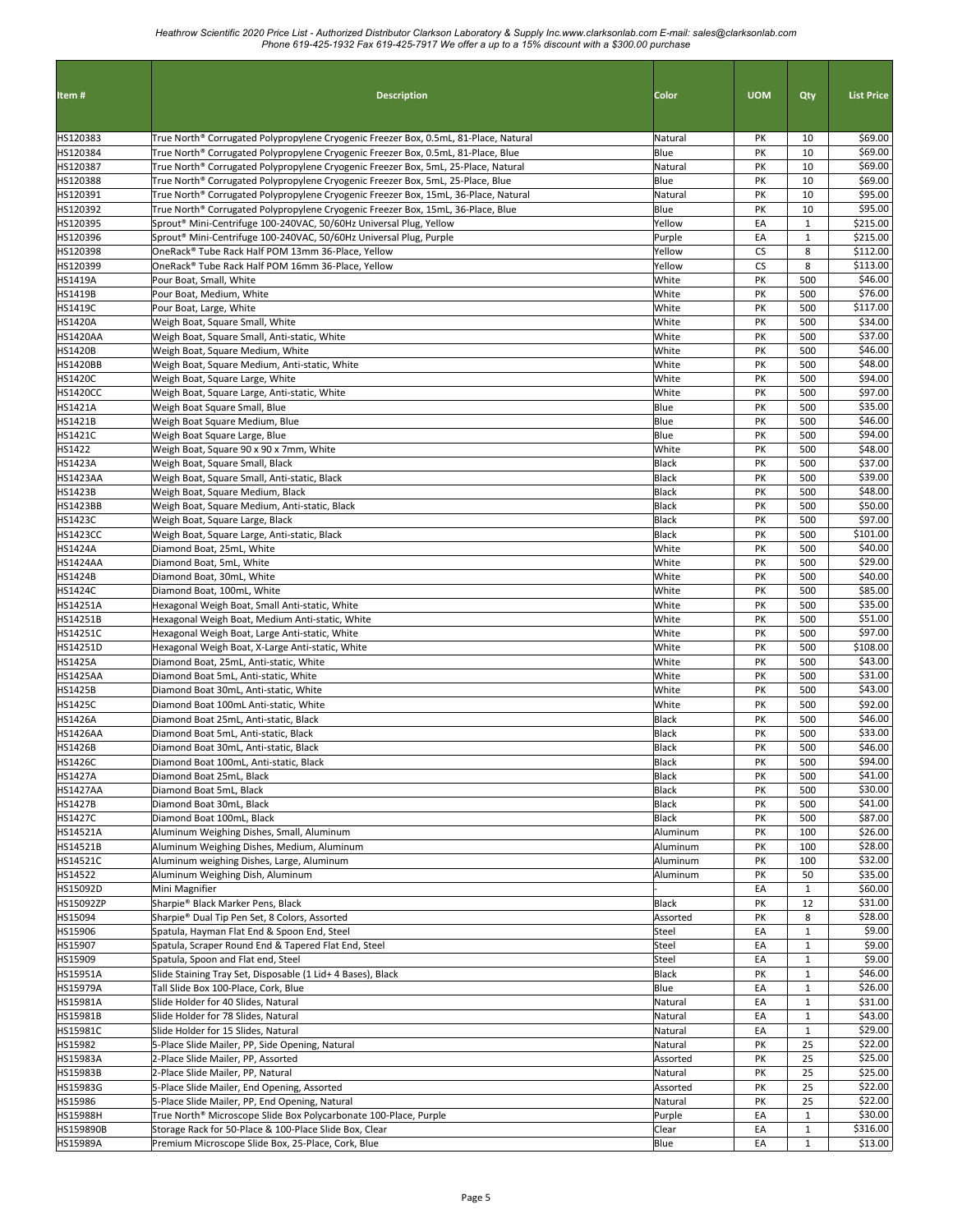| Item#                              | <b>Description</b>                                                                                         | Color              | <b>UOM</b> |                              | <b>List Price</b>  |
|------------------------------------|------------------------------------------------------------------------------------------------------------|--------------------|------------|------------------------------|--------------------|
|                                    |                                                                                                            |                    |            | Qty                          |                    |
| HS15989B                           | Premium Microscope Slide Box, 25-Place, Cork, Green                                                        | Green              | EA         | 1                            | \$13.00            |
| <b>HS15989C</b>                    | Premium Microscope Slide Box, 25-Place, Cork, Red                                                          | Red                | EA         | $1\,$                        | \$13.00            |
| HS15989E                           | Premium Microscope Slide Box, 25-Place, Cork, White                                                        | White              | EA         | $\mathbf{1}$                 | \$13.00            |
| HS15989M                           | Premium Microscope Slide Box, 25-Place, Foam, Blue                                                         | Blue               | EA         | $\mathbf 1$                  | \$13.00            |
| HS15989P<br>HS15989R               | Premium Microscope Slide Box, 25-Place, Foam, Red<br>Premium Microscope Slide Box, 25-Place, Foam, White   | Red<br>White       | EA<br>EA   | $\mathbf{1}$<br>$\mathbf{1}$ | \$13.00<br>\$13.00 |
| HS15990A                           | Microscope Slide Box, 25-Place, Blue                                                                       | Blue               | EA         | $\mathbf{1}$                 | \$11.00            |
| <b>HS15990B</b>                    | Microscope Slide Box, 25-Place, Red                                                                        | Red                | EA         | $\mathbf{1}$                 | \$11.00            |
| <b>HS15990C</b>                    | Microscope Slide Box, 25-Place, White                                                                      | White              | EA         | $\mathbf{1}$                 | \$11.00            |
| HS15991A                           | Microscope Slide Box, 100-Place, Blue                                                                      | Blue               | EA         | $\mathbf{1}$                 | \$12.00            |
| HS15991B                           | Microscope Slide Box, 100-Place, Red                                                                       | Red                | EA         | $\mathbf{1}$                 | \$12.00            |
| HS15991C                           | Microscope Slide Box, 100-Place, White                                                                     | White              | EA         | $\mathbf{1}$                 | \$12.00            |
| <b>HS15994A</b>                    | Premium Microscope Slide Box, 100-Place, Cork, Blue                                                        | Blue               | EA         | $\mathbf{1}$                 | \$19.00            |
| HS15994B<br>HS15994C               | Premium Microscope Slide Box, 100-Place, Cork, Green<br>Premium Microscope Slide Box, 100-Place, Cork, Red | Green<br>Red       | EA<br>EA   | $\mathbf{1}$<br>$\mathbf{1}$ | \$19.00<br>\$19.00 |
| HS15994D                           | Premium Microscope Slide Box, 100-Place, Cork, Yellow                                                      | Yellow             | EA         | $\mathbf{1}$                 | \$19.00            |
| HS15994E                           | Premium Microscope Slide Box, 100-Place, Cork, White                                                       | White              | EA         | $\mathbf{1}$                 | \$19.00            |
| <b>HS15994F</b>                    | Premium Microscope Slide Box, 100-Place, Cork, Grey                                                        | Grey               | EA         | $\mathbf{1}$                 | \$19.00            |
| HS15994G                           | Premium Microscope Slide Box, 100-Place, Cork, Black                                                       | Black              | EA         | $\mathbf{1}$                 | \$19.00            |
| HS15994M                           | Premium Microscope Slide Box, 100-Place, Foam, Blue                                                        | Blue               | EA         | $\mathbf{1}$                 | \$21.00            |
| HS15994P                           | Premium Microscope Slide Box, 100-Place, Foam, Red                                                         | Red                | EA         | $\mathbf{1}$                 | \$21.00            |
| HS15994R                           | Premium Microscope Slide Box, 100-Place, Foam, White                                                       | White              | EA         | $\mathbf{1}$                 | \$21.00            |
| <b>HS15996A</b>                    | Premium Microscope Slide Box, 50-Place, Cork, Blue                                                         | Blue               | EA         | $\mathbf{1}$                 | \$17.00            |
| HS15996B                           | Premium Microscope Slide Box, 50-Place, Cork, Red                                                          | Red                | EA         | $\mathbf{1}$                 | \$17.00            |
| <b>HS15996C</b><br><b>HS15998C</b> | Premium Microscope Slide Box, 50-Place, Cork, White<br>Forceps Plastic pk6, Blue                           | White<br>Blue      | EA<br>PK   | $\mathbf{1}$<br>6            | \$17.00<br>\$25.00 |
| HS1846                             | Tungsten-Point Pen                                                                                         |                    | EA         | $\mathbf{1}$                 | \$31.00            |
| HS20162A                           | Tri-Clamp-ette® Pipette Holder (holds 3 pipettors), Blue                                                   | Blue               | EA         | $\mathbf{1}$                 | \$36.00            |
| HS20341A                           | Aluminum Test Tube Basket 6 x 6 x 6" (152x152x152mm), Aluminum                                             | Aluminum           | EA         | $\mathbf{1}$                 | \$27.00            |
| HS20341B                           | Aluminum Test Tube Basket 10 x 6 x 6" (256x152x152mm), Aluminum                                            | Aluminum           | EA         | $\mathbf{1}$                 | \$30.00            |
| HS20611                            | Manual Pipette Rack Acrylic, Clear                                                                         | Clear              | EA         | $\mathbf{1}$                 | \$133.00           |
| HS20612                            | Manual Pipette Rack ABS Plastic, Blue                                                                      | Blue               | EA         | $\mathbf{1}$                 | \$112.00           |
| HS20612M                           | Magnetic Manual Pipette Rack ABS Plastic, Blue                                                             | Blue               | EA         | $\mathbf{1}$                 | \$122.00           |
| HS20613                            | Manual Pipette Rack ABS Plastic, Red                                                                       | Red                | EA         | $\mathbf{1}$                 | \$112.00           |
| HS20613C                           | Pipette Stand Acrylic, 6-Place, Blue                                                                       | Blue               | EA         | $\mathbf{1}$<br>$\mathbf{1}$ | \$60.00<br>\$47.00 |
| HS20613E<br>HS20615M               | Pipette Stand ABS Plastic, 6-Place, Blue<br>Cargo Manual Pipette Rack, pk3, Blue                           | Blue<br>Blue       | EA<br>PK   | 3                            | \$76.00            |
| HS20620                            | Pipette Stand Acrylic 6-Place, Clear                                                                       | Clear              | EA         | $\mathbf{1}$                 | \$53.00            |
| HS206203                           | Pipette Stand Acrylic 3-Place, Clear                                                                       | Clear              | EA         | $\mathbf{1}$                 | \$40.00            |
| HS206204                           | Pipette Stand Acrylic 4-Place, Clear                                                                       | Clear              | EA         | $\mathbf{1}$                 | \$44.00            |
| HS20622A                           | Rubber Latex Bulb 1mL pk72, Natural                                                                        | Natural            | PK         | 72                           | \$56.00            |
| HS20622B                           | Rubber Latex Bulb 2mL pk72, Natural                                                                        | Natural            | PK         | 72                           | \$56.00            |
| HS20623                            | Safety Bulb Pipette Filler pk3, Red                                                                        | Red                | PK         | 3                            | \$32.00            |
| HS20629A                           | Silicone Rubber Bulb 1mL pk24, Blue                                                                        | Blue               | PK         | 24                           | \$38.00            |
| <b>HS20629B</b>                    | Silicone Rubber Bulb 3mL pk24, Blue<br>Rubber Bulb 12mL, Red                                               | Blue<br>Red        | PK<br>EA   | 24<br>$\mathbf{1}$           | \$38.00<br>\$9.00  |
| HS20630A<br>HS20630B               | Rubber Bulb 15mL, Red                                                                                      | Red                | EA         | $\mathbf{1}$                 | \$9.00             |
| HS20630C                           | Rubber Bulb 30mL, Red                                                                                      | Red                | EA         | $\mathbf{1}$                 | \$9.00             |
| HS20630D                           | Rubber Bulb 60mL, Red                                                                                      | Red                | EA         | $\mathbf{1}$                 | \$10.00            |
| HS20630E                           | Rubber Bulb 150mL, Red                                                                                     | Red                | EA         | $\mathbf{1}$                 | \$14.00            |
| HS20631B                           | Rubber Bulb 85mL Without Tubing, Black                                                                     | Black              | EA         | $\mathbf{1}$                 | \$18.00            |
| HS20632A                           | Rubber Pipette Filler, Black                                                                               | <b>Black</b>       | EA         | $\mathbf{1}$                 | \$18.00            |
| HS20632B                           | Rubber Pipette Filler, Red                                                                                 | Red                | EA         | $\mathbf{1}$                 | \$18.00            |
| HS20632C                           | Rubber Pipette Filler, Blue                                                                                | Blue               | EA         | $\mathbf{1}$                 | \$18.00            |
| HS20635E<br>HS206371A              | Transfer Pipette 0.5mL Bulk, Natural<br>Transfer Pipette 1mL Bulk, Natural                                 | Natural<br>Natural | PK<br>PK   | 500<br>500                   | \$56.00<br>\$42.00 |
| HS206371B                          | Transfer Pipette 1mL 20 Wrap Sterile, Natural                                                              | Natural            | PK         | 500                          | \$73.00            |
| HS206371C                          | Transfer Pipette 1mL Single Wrap Sterile, Natural                                                          | Natural            | PΚ         | 500                          | \$120.00           |
| HS206372A                          | Transfer Pipette 2mL Bulk, Natural                                                                         | Natural            | PK         | 500                          | \$42.00            |
| HS206372B                          | Transfer Pipette 2mL 20 Wrap Sterile, Natural                                                              | Natural            | PΚ         | 500                          | \$73.00            |
| HS206372C                          | Transfer Pipette 2mL Single Wrap Sterile, Natural                                                          | Natural            | PK         | 500                          | \$120.00           |
| HS206373A                          | Transfer Pipette 3mL Bulk, Natural                                                                         | Natural            | PΚ         | 500                          | \$43.00            |
| HS206373B                          | Transfer Pipette 3mL 20 Wrap Sterile, Natural                                                              | Natural            | PK         | 500                          | \$74.00            |
| HS206373C                          | Transfer Pipette 3mL Single Wrap Sterile, Natural                                                          | Natural            | PΚ         | 500                          | \$121.00           |
| HS20821A                           | Dual Solution Reservoir, Natural                                                                           | Natural            | PΚ         | 25                           | \$76.00<br>\$37.00 |
| <b>HS2132A</b><br>HS2134A          | Floating Microtube Rack Square 16 Tubes 1.5m, White<br>Floating Microtube Rack Round 20 Tubes 1.5mL, White | White<br>White     | PΚ<br>PK   | 4<br>4                       | \$37.00            |
| <b>HS2165A</b>                     | Floating Tube Rack, 50mL Tubes, Green                                                                      | Green              | PK         | 5                            | \$17.00            |
| <b>HS2165B</b>                     | Floating Tube Rack, 15mL Tubes, Blue                                                                       | Blue               | PK         | 5                            | \$17.00            |
| <b>HS2165C</b>                     | Floating Tube Rack, 1.5-2.0mL Tubes, Yellow                                                                | Yellow             | PK         | 5                            | \$17.00            |
| HS2166                             | Floating Tube Rack, 0.2, 0.5, 1.5-2.0mL Tubes, Blue                                                        | Blue               | PK         | 5                            | \$17.00            |
| <b>HS2200A</b>                     | Droplet <sup>™</sup> Phlebotomy / Sample Collection Tray Kit A, Blue/Green                                 | Blue/Green         | EA         | $\mathbf{1}$                 | \$96.00            |
| <b>HS2200B</b>                     | Droplet™ Phlebotomy / Sample Collection Tray Kit B, Blue/Green                                             | Blue/Green         | EA         | $\mathbf{1}$                 | \$96.00            |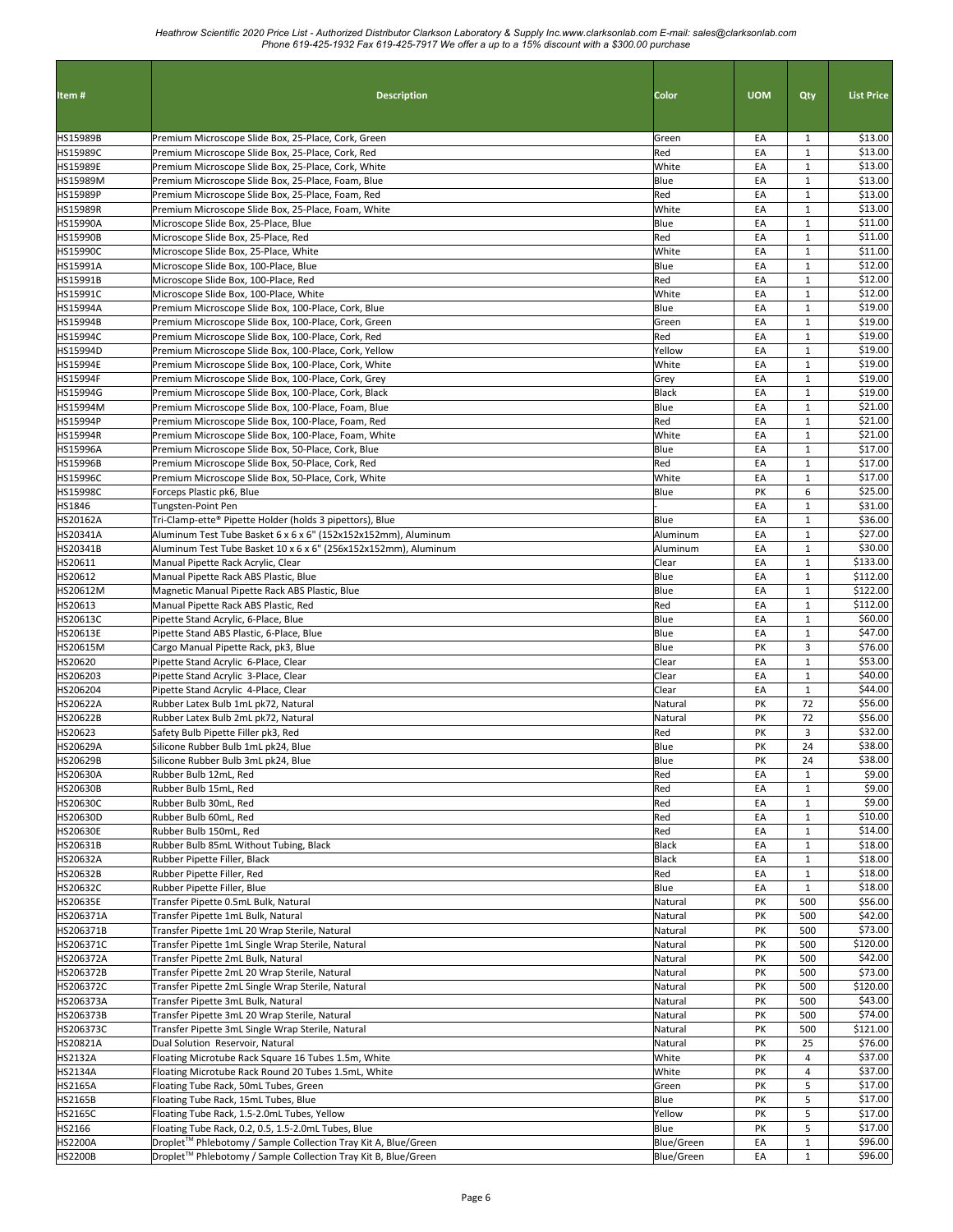| Item#                    | <b>Description</b>                                                                                                | Color               | <b>UOM</b> | Qty                          | <b>List Price</b>   |
|--------------------------|-------------------------------------------------------------------------------------------------------------------|---------------------|------------|------------------------------|---------------------|
|                          |                                                                                                                   |                     |            |                              |                     |
| HS2201A                  | Droplet™ Replacement Inserts A, White                                                                             | White               | PK         | 4                            | \$30.00             |
| <b>HS2201B</b><br>HS2202 | Droplet™ Replacement Inserts B, White<br>Droplet™ Phlebotomy Tray Lid, White                                      | White<br>White      | PK<br>EA   | 4<br>$\mathbf{1}$            | \$30.00<br>\$50.00  |
| HS23051                  | 1-Well Wire Tube Rack for 50mL Tubes, Yellow                                                                      | Yellow              | EA         | $\mathbf{1}$                 | \$13.00             |
| HS23052                  | 1-Well Interlocking Tube Rack for 50mL Tubes, Assorted                                                            | Assorted            | PK         | 5                            | \$36.00             |
| <b>HS23053A</b>          | Polystyrene Friction-Fit Tube Rack, Blue                                                                          | Blue                | PK         | 5                            | \$23.00             |
| HS23072                  | Coated Wire Tube Rack 16mm 6x12 Format, Blue                                                                      | Blue                | EA         | $\mathbf{1}$                 | \$32.00             |
| HS23108                  | Coated Wire Tube Rack 16mm 9x12 Format, Red                                                                       | Red                 | EA         | $\mathbf{1}$                 | \$32.00             |
| HS23202A                 | True North® Cryogenic Vial 2.0mL assorted Color Lids, Assorted                                                    | Assorted            | PΚ         | 500                          | \$235.00            |
| HS23202N<br>HS23205      | True North® Cryogenic Vial 2.0mL natural Color Lids, Natural<br>True North® Cryogenic Vial Cane 5-Place, Aluminum | Natural<br>Aluminum | PK<br>PΚ   | 500<br>12                    | \$235.00<br>\$33.00 |
| HS23206                  | True North® Cryogenic Vial Cane 6-Place, Aluminum                                                                 | Aluminum            | PK         | 12                           | \$33.00             |
| HS23210                  | True North® PVC Cryogenic Cane Sleeve, Clear                                                                      | Clear               | PΚ         | 100                          | \$87.00             |
| HS23215                  | Coated Wire Tube Rack 15-Place for 15mL Tubes, Blue                                                               | Blue                | EA         | $\mathbf{1}$                 | \$33.00             |
| HS23224                  | Coated Wire Centrifuge Bottle Rack 250mL, Blue                                                                    | Blue                | EA         | $\mathbf{1}$                 | \$26.00             |
| HS23229B                 | True North® Cryogenic Vial Rack 50-Place, pk4, Blue                                                               | Blue                | PK         | 4                            | \$91.00             |
| <b>HS23243A</b>          | Wire Drying Rack, Black/White                                                                                     | <b>Black/White</b>  | EA         | $\mathbf 1$                  | \$133.00            |
| HS232461                 | Coated Wire Tube Rack 8-Place for 50mL Tubes, Blue                                                                | Blue                | EA         | $\mathbf{1}$                 | \$33.00             |
| HS23263A                 | Storage Rack, Vertical, for 80-well Tube Racks, Clear                                                             | Clear               | EA         | $\mathbf{1}$                 | \$135.00            |
| HS23263B<br>HS23271A     | Storage Rack, Horizontal, for 80-well Tube Racks, Clear<br>Transformer Cube Tube Rack 15 & 50mL Box, Purple       | Clear<br>Purple     | EA<br>PK   | $\mathbf{1}$<br>5            | \$135.00<br>\$58.00 |
| HS23300D                 | Arctic Squares® Cryogenic Tube Storage Box PC 100-Place, Blue                                                     | Blue                | PK         | 4                            | \$52.00             |
| HS23325A                 | Arctic Squares® Cryogenic Tube Storage Box PC 25-Place, Red                                                       | Red                 | PΚ         | 8                            | \$68.00             |
| HS23381B                 | Arctic Squares® Cryogenic Tube Storage Box PC 81-Place, Assorted                                                  | Assorted            | PK         | 4                            | \$52.00             |
| HS23401                  | 1-Place Compartment Dispensing Bin, Clear                                                                         | Clear               | EA         | $\mathbf{1}$                 | \$67.00             |
| HS23402                  | 2-Place Compartment Dispensing Bin, Clear                                                                         | Clear               | EA         | $\mathbf{1}$                 | \$81.00             |
| HS23403                  | 3-Place Compartment Dispensing Bin, Clear                                                                         | Clear               | EA         | $\mathbf{1}$                 | \$81.00             |
| HS23404                  | 4-Place Compartment Dispensing Bin, Clear                                                                         | Clear               | EA         | $\mathbf{1}$                 | \$95.00             |
| HS23411                  | Dual Compartment Dispensing Bin, Green                                                                            | Green               | EA         | $\mathbf{1}$                 | \$67.00             |
| HS23412                  | Single Compartment Dispensing Bin, Blue                                                                           | Blue                | EA         | $\mathbf{1}$                 | \$70.00             |
| <b>HS2344A</b>           | Reversible PCR® Tube Rack, pk5, Assorted                                                                          | Assorted            | PΚ         | 5                            | \$58.00             |
| HS23452<br>HS234521      | Petri Dish Dispenser Acrylic, Clear<br>Small Kimwipe® Dispenser, Clear                                            | Clear<br>Clear      | EA<br>EA   | $\mathbf{1}$<br>$\mathbf{1}$ | \$74.00<br>\$20.00  |
| HS234522                 | Large Kimwipe® Dispenser, Clear                                                                                   | Clear               | EA         | $\mathbf{1}$                 | \$25.00             |
| HS234523                 | Workstation Storage Bin, Clear                                                                                    | Clear               | EA         | $\mathbf{1}$                 | \$143.00            |
| HS234524                 | Parafilm® Dispenser - Acrylic, Clear                                                                              | Clear               | EA         | $\mathbf{1}$                 | \$112.00            |
| HS234525B                | Parafilm® Dispenser - ABS Plastic, Blue                                                                           | Blue                | EA         | $\mathbf{1}$                 | \$54.00             |
| HS234525C                | Parafilm® Dispenser - ABS Plastic, Green                                                                          | Green               | EA         | $\mathbf{1}$                 | \$54.00             |
| HS234525D                | Parafilm® Dispenser - ABS Plastic, Red                                                                            | Red                 | EA         | $\mathbf{1}$                 | \$54.00             |
| HS234525R                | Blades Replacement for Parafilm® Dispenser pk5                                                                    |                     | PK         | 5                            | \$7.00              |
| HS234526A                | Parafilm® 50mm x 75m, Natural                                                                                     | Natural             | EA         | $\mathbf{1}$                 | \$40.00             |
| HS234526B                | Parafilm <sup>®</sup> 100mm x 38m. Natural                                                                        | Natural             | EA         | $\mathbf{1}$                 | \$44.00             |
| HS234526C<br>HS23453     | Parafilm® 100mm x 75m, Natural<br>Tubby® Storage Tub, Lid & Dividers, Natural                                     | Natural<br>Natural  | EA<br>PK   | $\mathbf{1}$<br>5            | \$71.00<br>\$34.00  |
| HS23457                  | 1-Box Glove Box Holder Wire, White                                                                                | White               | EA         | $\mathbf 1$                  | \$22.00             |
| HS23458                  | 3-Box Glove Box Holder Wire, White                                                                                | White               | EA         | $\mathbf{1}$                 | \$41.00             |
| <b>HS2345A</b>           | 96-Well Reversible Tube Rack, Assorted                                                                            | Assorted            | PK         | 5                            | \$58.00             |
| <b>HS2345B</b>           | 96-Well Reversible Tube Rack, Natural                                                                             | Natural             | PK         | 5                            | \$58.00             |
| <b>HS2345C</b>           | 96-Well Reversible Tube Rack, Blue                                                                                | Blue                | PK         | 5                            | \$58.00             |
| <b>HS2345D</b>           | 96-Well Reversible Tube Rack, Green                                                                               | Green               | PK         | 5                            | \$58.00             |
| <b>HS2345E</b>           | 96-Well Reversible Tube Rack, Pink                                                                                | Pink                | PK         | 5                            | \$58.00             |
| <b>HS2345F</b>           | 96-Well Reversible Tube Rack, Yellow                                                                              | Yellow              | PK         | 5                            | \$58.00             |
| HS23460                  | Tough-Tags® Label Station, Blue                                                                                   | Blue                | EA         | $\mathbf{1}$                 | \$63.00             |
| HS23461A<br>HS23461B     | 96-Well PCR® Tube Rack, Assorted<br>96-Well PCR® Tube Rack, Natural                                               | Assorted<br>Natural | PK<br>PK   | 5<br>5                       | \$49.00<br>\$49.00  |
| HS23461C                 | 96-Well PCR® Tube Rack, Blue                                                                                      | Blue                | PK         | 5                            | \$49.00             |
| HS23461D                 | 96-Well PCR® Tube Rack, Green                                                                                     | Green               | PK         | 5                            | \$49.00             |
| HS234631                 | Pipette Workstation, Clear                                                                                        | Clear               | EA         | $\mathbf{1}$                 | \$114.00            |
| HS234634                 | Pipette Tip Disposal Box, Clear                                                                                   | Clear               | EA         | $\mathbf 1$                  | \$108.00            |
| HS23471A                 | 1-Glove Box Holder Acrylic, Clear                                                                                 | Clear               | EA         | $\mathbf{1}$                 | \$69.00             |
| HS23471B                 | 2-Glove Box Holder Acrylic, Clear                                                                                 | Clear               | EA         | $\mathbf{1}$                 | \$72.00             |
| HS23471C                 | 3-Glove Box Holder Acrylic, Clear                                                                                 | Clear               | EA         | $\mathbf{1}$                 | \$77.00             |
| HS23491A                 | Glove Box Holder Anti-Microbial, Blue                                                                             | Blue                | PK         | 3                            | \$122.00            |
| HS23500                  | MagLab Lab Magnetic Lab Storage Set (one of each), Assorted                                                       | Assorted            | PΚ         | 4                            | \$64.00             |
| HS23501<br>HS23502       | MagRack Magnetic Tube Rack, Teal<br>MagWipe Magnetic Wipe Storage, Green                                          | Teal<br>Green       | EA<br>EA   | $\mathbf{1}$<br>$\mathbf{1}$ | \$16.00<br>\$16.00  |
| HS23503                  | MagPette Magnetic Pipette Rack, Purple                                                                            | Purple              | EA         | $\mathbf 1$                  | \$16.00             |
| HS23504                  | MagBox Magnetic Storage Box, Orange                                                                               | Orange              | EA         | $\mathbf{1}$                 | \$16.00             |
| <b>HS23534A</b>          | Aluminum Foil 4" (102mm), Aluminum                                                                                | Aluminum            | EA         | $\mathbf{1}$                 | \$14.00             |
| HS23536A                 | Aluminum Foil 6" (153mm), Aluminum                                                                                | Aluminum            | EA         | $\mathbf 1$                  | \$21.00             |
| HS24306                  | Snap-Together Conical Tube Rack, Orange                                                                           | Orange              | EA         | $\mathbf{1}$                 | \$21.00             |
| HS243071B                | Fold & Snap Tube Rack 21mm 40-Place, Blue                                                                         | Blue                | EA         | $\mathbf{1}$                 | \$13.00             |
| HS243071R                | Fold & Snap Tube Rack 21mm 40-Place, Red                                                                          | Red                 | EA         | $\mathbf{1}$                 | \$13.00             |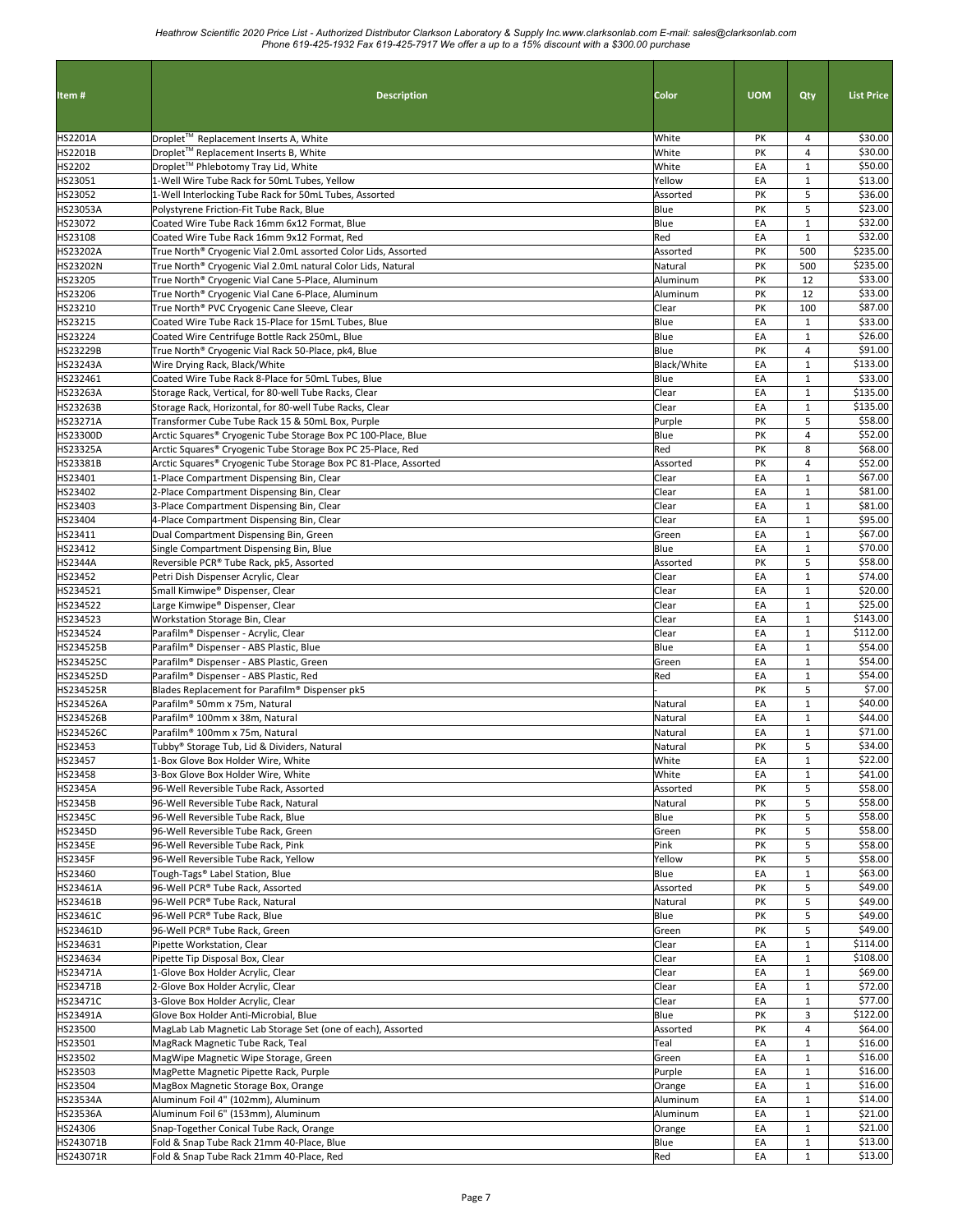| Item#                       | <b>Description</b>                                                                                     | Color            | <b>UOM</b>             | Qty                              | <b>List Price</b>    |
|-----------------------------|--------------------------------------------------------------------------------------------------------|------------------|------------------------|----------------------------------|----------------------|
|                             |                                                                                                        |                  |                        |                                  |                      |
| HS243071W                   | Fold & Snap Tube Rack 21mm 40-Place, White                                                             | White            | EA                     | 1                                | \$13.00              |
| HS243071Y<br>HS243073B      | Fold & Snap Tube Rack 21mm 40-Place, Yellow<br>Fold & Snap Tube Rack 13mm 90-Place, Blue               | Yellow<br>Blue   | EA<br>EA               | $\mathbf{1}$<br>$\mathbf{1}$     | \$13.00<br>\$13.00   |
| HS243073R                   | Fold & Snap Tube Rack 13mm 90-Place, Red                                                               | Red              | EA                     | $\mathbf{1}$                     | \$13.00              |
| HS243073W                   | Fold & Snap Tube Rack 13mm 90-Place, White                                                             | White            | EA                     | $\mathbf{1}$                     | \$13.00              |
| HS243073Y                   | Fold & Snap Tube Rack 13mm 90-Place, Yellow                                                            | Yellow           | EA                     | $\mathbf{1}$                     | \$13.00              |
| HS243077B                   | Fold & Snap Tube Rack 17mm 60-Place, Blue                                                              | Blue             | EA                     | $\mathbf{1}$                     | \$13.00              |
| HS243077R<br>HS243077W      | Fold & Snap Tube Rack 17mm 60-Place, Red<br>Fold & Snap Tube Rack 17mm 60-Place, White                 | Red<br>White     | EA<br>EA               | $\mathbf{1}$<br>$\mathbf{1}$     | \$13.00<br>\$13.00   |
| HS243077Y                   | Fold & Snap Tube Rack 17mm 60-Place, Yellow                                                            | Yellow           | EA                     | $\mathbf{1}$                     | \$13.00              |
| HS24311A                    | Peg Tube Rack 50-Place, 14-17mm, White                                                                 | white            | PΚ                     | $\overline{2}$                   | \$28.00              |
| HS24311B                    | Peg Tube Rack 50-Place, 14-17mm, Blue                                                                  | Blue             | PK                     | $\overline{2}$                   | \$28.00              |
| HS24312A                    | Peg Tube Rack 96-Place, 10-13mm, White                                                                 | white            | PK                     | $\overline{2}$                   | \$31.00<br>\$31.00   |
| HS24312B<br>HS24318         | Peg Tube Rack 96-Place, 10-14mm, Blue<br>Pop-Up Tube Rack 15mL, Purple                                 | Blue<br>Purple   | PK<br>PK               | $\overline{2}$<br>$\overline{2}$ | \$38.00              |
| HS24319                     | Pop-Up Tube Rack 50mL, Green                                                                           | Green            | PK                     | $\overline{2}$                   | \$38.00              |
| HS24320B                    | Pop-Up Tube Rack 15/50mL Combo, Blue                                                                   | Blue             | PK                     | $\overline{2}$                   | \$38.00              |
| <b>HS24320P</b>             | Pop-Up Tube Rack 15/50mL Combo, Pink                                                                   | Pink             | PK                     | $\overline{2}$                   | \$38.00              |
| HS24322A                    | Mega Rack® Tube Rack for 10-13mm Tubes, Blue                                                           | Blue             | EA                     | $\mathbf{1}$                     | \$38.00              |
| HS24322E<br>HS24323A        | Mega Rack® Tube Rack for 10-13mm Tubes, White<br>Mega Rack® Tube Rack for 13-16mm Tubes, Blue          | White<br>Blue    | EA<br>EA               | $\mathbf{1}$<br>$\mathbf{1}$     | \$38.00<br>\$38.00   |
| HS24323E                    | Mega Rack® Tube Rack for 13-16mm Tubes, White                                                          | White            | EA                     | $\mathbf{1}$                     | \$38.00              |
| HS24330A                    | Universal Tube Rack, Purple/White                                                                      | Purple/White     | EA                     | $\mathbf{1}$                     | \$46.00              |
| HS24490D                    | Lab Alert® Pocket Timer/Stopwatch, Grey                                                                | Blue             | EA                     | $\mathbf{1}$                     | \$28.00              |
| <b>HS24490M</b>             | Lab Alert® Triple Timer, Blue                                                                          | Blue             | EA                     | $\mathbf{1}$                     | \$28.00              |
| HS24645                     | Lab Alert® Multi-Function Stopwatch, Blue<br>Lab Alert® Timer, Four Channel, Blue                      | Blue<br>Blue     | EA<br>EA               | $\mathbf{1}$<br>$\mathbf{1}$     | \$21.00<br>\$28.00   |
| HS24670<br>HS24780          | Lab Alert® Big Digit Dual Timer Clock, Blue                                                            | Blue             | EA                     | $\mathbf{1}$                     | \$37.00              |
| <b>HS2538A</b>              | 3-Compartment Tray, Polystyrene, White                                                                 | White            | EA                     | $\mathbf{1}$                     | \$47.00              |
| HS27501A                    | OneRack® Tube Rack Half POM 13mm 36-Place, White                                                       | White            | CS                     | 8                                | \$112.00             |
| HS27501B                    | OneRack® Tube Rack Half POM 13mm 36-Place, Blue                                                        | Blue             | CS                     | 8                                | \$112.00             |
| HS27501C                    | OneRack® Tube Rack Half POM 13mm 36-Place, Green                                                       | Green            | CS                     | 8                                | \$112.00<br>\$112.00 |
| HS27501D<br>HS27502A        | OneRack® Tube Rack Half POM 13mm 36-Place, Magenta<br>OneRack® Tube Rack Half POM 16mm 36-Place, White | Magenta<br>White | <b>CS</b><br><b>CS</b> | 8<br>8                           | \$114.00             |
| HS27502B                    | OneRack® Tube Rack Half POM 16mm 36-Place, Blue                                                        | Blue             | <b>CS</b>              | 8                                | \$114.00             |
| HS27502C                    | OneRack® Tube Rack Half POM 16mm 36-Place, Green                                                       | Green            | CS                     | 8                                | \$114.00             |
| HS27502D                    | OneRack® Tube Rack Half POM 16mm 36-Place, Magenta                                                     | Magenta          | CS                     | 8                                | \$114.00             |
| HS27503A                    | OneRack® Tube Rack Half POM 20mm 20-Place, White                                                       | White            | CS                     | 8                                | \$123.00             |
| HS27503B<br><b>HS27503C</b> | OneRack® Tube Rack Half POM 20mm 20-Place, Blue<br>OneRack® Tube Rack Half POM 20mm 20-Place, Green    | Blue<br>Green    | CS<br>CS               | 8<br>8                           | \$123.00<br>\$123.00 |
| HS27503D                    | OneRack® Tube Rack Half POM 20mm 20-Place, Magenta                                                     | Magenta          | CS                     | 8                                | \$123.00             |
| <b>HS27504A</b>             | OneRack® Tube Rack Half POM 25mm 16-Place, White                                                       | White            | CS                     | 8                                | \$123.00             |
| HS27504B                    | OneRack® Tube Rack Half POM 25mm 16-Place, Blue                                                        | Blue             | CS                     | 8                                | \$123.00             |
| <b>HS27504C</b>             | OneRack® Tube Rack Half POM 25mm 16-Place, Green                                                       | Green            | <b>CS</b>              | 8                                | \$123.00             |
| HS27504D<br>HS27505A        | OneRack® Tube Rack Half POM 25mm 16-Place, Magenta<br>OneRack® Tube Rack Half POM 30mm 9-Place, White  | Magenta<br>White | ${\sf CS}$<br>CS       | 8<br>8                           | \$123.00<br>\$123.00 |
| HS27505B                    | OneRack® Tube Rack Half POM 30mm 9-Place, Blue                                                         | Blue             | CS                     | 8                                | \$123.00             |
| HS27505C                    | OneRack® Tube Rack Half POM 30mm 9-Place, Green                                                        | Green            | CS                     | 8                                | \$123.00             |
| HS27505D                    | OneRack® Tube Rack Half POM 30mm 9-Place, Magenta                                                      | Magenta          | CS                     | 8                                | \$123.00             |
| HS27511A                    | OneRack® Tube Rack Full POM 13mm 72-Place, White                                                       | White            | CS                     | 8                                | \$159.00             |
| HS27511B<br><b>HS27511C</b> | OneRack® Tube Rack Full POM 13mm 72-Place, Blue<br>OneRack® Tube Rack Full POM 13mm 72-Place, Green    | Blue<br>Green    | CS<br>CS               | 8<br>8                           | \$159.00<br>\$159.00 |
| HS27511D                    | OneRack® Tube Rack Full POM 13mm 72-Place, Magenta                                                     | Magenta          | CS                     | 8                                | \$159.00             |
| HS27512A                    | OneRack® Tube Rack Full POM 16mm 72-Place, White                                                       | White            | CS                     | 8                                | \$159.00             |
| HS27512B                    | OneRack® Tube Rack Full POM 16mm 72-Place, Blue                                                        | Blue             | CS                     | 8                                | \$159.00             |
| HS27512C                    | OneRack® Tube Rack Full POM 16mm 72-Place, Green                                                       | Green            | CS                     | 8                                | \$159.00             |
| HS27512D                    | OneRack® Tube Rack Full POM 16mm 72-Place, Magenta<br>OneRack® Tube Rack Full POM 20mm 40-Place, White | Magenta<br>White | CS<br>CS               | 8<br>8                           | \$159.00<br>\$159.00 |
| HS27513A<br>HS27513B        | OneRack® Tube Rack Full POM 20mm 40-Place, Blue                                                        | Blue             | CS                     | 8                                | \$159.00             |
| HS27513C                    | OneRack® Tube Rack Full POM 20mm 40-Place, Green                                                       | Green            | CS                     | 8                                | \$159.00             |
| HS27513D                    | OneRack® Tube Rack Full POM 20mm 40-Place, Magenta                                                     | Magenta          | CS                     | 8                                | \$159.00             |
| HS27514A                    | OneRack® Tube Rack Full POM 25mm 40-Place, White                                                       | White            | CS                     | 8                                | \$175.00             |
| HS27514B                    | OneRack® Tube Rack Full POM 25mm 40-Place, Blue                                                        | Blue             | CS                     | 8                                | \$175.00             |
| HS27514C<br>HS27514D        | OneRack® Tube Rack Full POM 25mm 40-Place, Green<br>OneRack® Tube Rack Full POM 25mm 40-Place, Magenta | Green<br>Magenta | CS<br>CS               | 8<br>8                           | \$175.00<br>\$175.00 |
| HS27515A                    | OneRack® Tube Rack Full POM 30mm 24-Place, White                                                       | White            | CS                     | 8                                | \$175.00             |
| HS27515B                    | OneRack® Tube Rack Full POM 30mm 24-Place, Blue                                                        | Blue             | CS                     | 8                                | \$175.00             |
| HS27515C                    | OneRack® Tube Rack Full POM 30mm 24-Place, Green                                                       | Green            | CS                     | 8                                | \$175.00             |
| HS27515D                    | OneRack® Tube Rack Full POM 30mm 24-Place, Magenta                                                     | Magenta          | CS                     | 8                                | \$175.00             |
| HS27551A<br>HS27551B        | OneRack® Tube Rack Full PP 13mm 72-Place, White<br>OneRack® Tube Rack Full PP 13mm 72-Place, Blue      | White<br>Blue    | CS<br>CS               | 8<br>8                           | \$105.00<br>\$105.00 |
| HS27551C                    | OneRack® Tube Rack Full PP 13mm 72-Place, Green                                                        | Green            | CS                     | 8                                | \$105.00             |
| HS27551D                    | OneRack® Tube Rack Full PP 13mm 72-Place, Magenta                                                      | Magenta          | CS                     | 8                                | \$105.00             |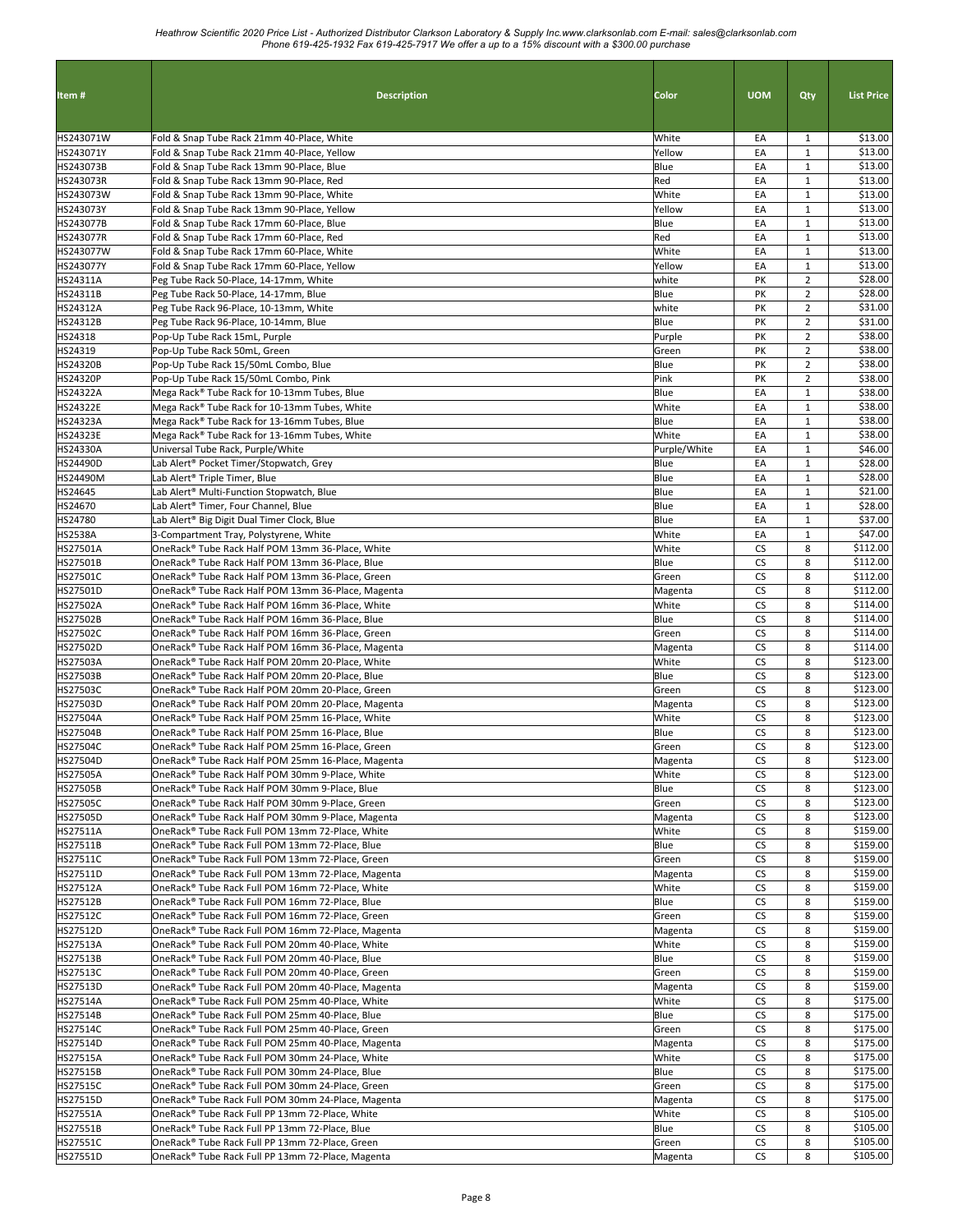| Item#                              | <b>Description</b>                                                                                                                                                           | Color              | <b>UOM</b>      | Qty                          | <b>List Price</b>    |
|------------------------------------|------------------------------------------------------------------------------------------------------------------------------------------------------------------------------|--------------------|-----------------|------------------------------|----------------------|
|                                    |                                                                                                                                                                              |                    |                 |                              |                      |
| <b>HS27552A</b>                    | OneRack® Tube Rack Full PP 16mm 72-Place, White                                                                                                                              | White              | CS              | 8                            | \$105.00             |
| <b>HS27552B</b>                    | OneRack® Tube Rack Full PP 16mm 72-Place, Blue                                                                                                                               | Blue               | <b>CS</b>       | 8                            | \$105.00             |
| <b>HS27552C</b>                    | OneRack® Tube Rack Full PP 16mm 72-Place, Green                                                                                                                              | Green              | <b>CS</b>       | 8                            | \$105.00             |
| HS27552D<br><b>HS28230B</b>        | OneRack® Tube Rack Full PP 16mm 72-Place, Magenta<br>Refrigerator Tube Racks 15 & 50 mL, 15-Well, White                                                                      | Magenta<br>White   | <b>CS</b><br>EA | 8<br>$\mathbf{1}$            | \$105.00<br>\$53.00  |
| HS28270                            | Bag Sealer 305mm 220/240 Volt with Cutter UK Plug, Grey                                                                                                                      | Grey               | EA              | $\mathbf{1}$                 | \$236.00             |
| HS28271                            | Bag Sealer 305mm 220/240 Volt with Cutter Cont. Europe Plug, Grey                                                                                                            | Grey               | EA              | $\mathbf{1}$                 | \$236.00             |
| HS28272                            | Bag Sealer 305mm 110 Volt with Cutter US/Taiwan/Japan Plug, Grey                                                                                                             | Grey               | EA              | $\mathbf{1}$                 | \$236.00             |
| HS28280                            | Bag Sealer Replacement Part Kit                                                                                                                                              |                    | PK              | $\mathbf{1}$                 | \$31.00              |
| <b>HS2860A</b><br><b>HS2860B</b>   | True North® Cardboard Cryogenic Tube Storage Box & Lid 50mm, White<br>True North® Cardboard Cryogenic Tube Storage Box & Lid 75mm, White                                     | White<br>White     | PK<br>PK        | 12<br>12                     | \$51.00<br>\$51.00   |
| <b>HS2860C</b>                     | True North® Cardboard Cryogenic Tube Storage Box & Lid, 50mm, Assorted                                                                                                       | Assorted           | PK              | 12                           | \$52.00              |
| <b>HS2860CB</b>                    | True North® Cardboard Cryogenic Tube Storage Box & Lid, 50mm, Blue                                                                                                           | Blue               | PK              | 12                           | \$52.00              |
| <b>HS2860CR</b>                    | True North® Cardboard Cryogenic Tube Storage Box & Lid, 50mm, Red                                                                                                            | Red                | PK              | 12                           | \$52.00              |
| <b>HS2860CY</b>                    | True North® Cardboard Cryogenic Tube Storage Box & Lid, 50mm, Yellow                                                                                                         | Yellow             | PK              | 12                           | \$52.00              |
| <b>HS2860E</b>                     | True North® Cardboard Cryogenic Freezer Box Partition/Divider 100 Well (10 x 10), White                                                                                      | White<br>White     | PK<br>PK        | 12<br>12                     | \$34.00              |
| <b>HS2860F</b><br>HS2860G          | True North® Cardboard Cryogenic Freezer Box Partition/Divider 64 Well (8 x 8), White<br>True North® Cardboard Cryogenic Freezer Box Partition/Divider 49 Well (7 x 7), White | White              | PK              | 12                           | \$34.00<br>\$34.00   |
| <b>HS2860H</b>                     | True North® Cardboard Cryogenic Freezer Box Partition/Divider 81 Well (9 x 9), White                                                                                         | White              | PK              | 12                           | \$34.00              |
| <b>HS2860M</b>                     | True North® Cardboard Tube Storage Box & Lid for 15 & 50mL Tubes (no insert), White                                                                                          | White              | PK              | 10                           | \$58.00              |
| <b>HS2860P</b>                     | True North® Cardboard Tube Storage Box Partition / Divider 16 Well 50mL Tubes, White                                                                                         | White              | PΚ              | 10                           | \$44.00              |
| <b>HS2860T</b>                     | True North® Cardboard Tube Storage Box Partition / Divider 36 Well 15mL Tubes, White                                                                                         | White              | PK              | 10                           | \$50.00              |
| HS28622                            | True North® 2x3 Upright Freezer Rack 5" (130mm), Steel                                                                                                                       | Steel              | EA              | $\mathbf{1}$                 | \$128.00             |
| HS28624<br><b>HS2862AE</b>         | True North® 4x4 Freezer Rack for Assay Plates, Upright 48 Plate Capacity, Steel<br>True North® 13x1 Rack, Chest Freezer Rack, Stainless Steel, 2", Steel                     | Steel<br>Steel     | EA<br>EA        | $\mathbf{1}$<br>$\mathbf{1}$ | \$132.00<br>\$125.00 |
| <b>HS2862D</b>                     | True North® 8x1 Rack, Chest Freezer Rack, Stainless Steel, 3", Steel                                                                                                         | Steel              | EA              | $\mathbf{1}$                 | \$92.00              |
| <b>HS2862DA</b>                    | True North® 5x1 Rack, Chest Freezer Rack, Stainless Steel, 3", Steel                                                                                                         | Steel              | EA              | $\mathbf 1$                  | \$84.00              |
| <b>HS2862DB</b>                    | True North® 9x1 Rack, Chest Freezer Rack, Stainless Steel, 3", Steel                                                                                                         | Steel              | EA              | $\mathbf 1$                  | \$112.00             |
| <b>HS2862H</b>                     | True North® 4x4 Upright Freezer Rack, Stainless Steel, 2", Steel                                                                                                             | Steel              | EA              | $\mathbf 1$                  | \$143.00             |
| <b>HS2862HA</b>                    | True North® 4x3 Upright Freezer Rack, Stainless Steel, 2", Steel                                                                                                             | Steel              | EA              | $\mathbf{1}$                 | \$112.00             |
| <b>HS2862HB</b><br><b>HS2862KB</b> | True North® 5x4 Upright Freezer Rack, Stainless Steel, 2", Steel<br>True North® 4x4 Upright Freezer Rack, Stainless Steel, 3", Steel                                         | Steel<br>Steel     | EA<br>EA        | $\mathbf{1}$<br>$\mathbf{1}$ | \$163.00<br>\$157.00 |
| <b>HS2862KC</b>                    | True North® 5x4 Upright Freezer Rack, Stainless Steel, 3", Steel                                                                                                             | Steel              | EA              | $\mathbf{1}$                 | \$179.00             |
| HS28630                            | True North® Freezer Thermometer, White                                                                                                                                       | White              | EA              | $\mathbf{1}$                 | \$30.00              |
| HS2864                             | Arctic Squares® 4x4 Freezer Rack, Stainless Steel, 2", Steel                                                                                                                 | Steel              | EA              | $\mathbf{1}$                 | \$230.00             |
| <b>HS28714K</b>                    | True North® Cool Container, Ice Bucket 4L, Black                                                                                                                             | Black              | EA              | $\mathbf{1}$                 | \$101.00             |
| HS28721G<br>HS28724B               | True North® Cool Container 1L Ice Pan, Green<br>True North® Cool Container 4L Ice Pan, Blue                                                                                  | Green<br>Blue      | EA<br>EA        | $\mathbf{1}$<br>$\mathbf{1}$ | \$57.00<br>\$104.00  |
| HS28729R                           | True North® Cool Container 9L Ice Pan, Red                                                                                                                                   | Red                | EA              | $\mathbf{1}$                 | \$139.00             |
| HS29022A                           | 4-Way Tube Rack, Natural                                                                                                                                                     | Natural            | PK              | 5                            | \$51.00              |
| HS29022B                           | 4-Way Tube Rack, Blue                                                                                                                                                        | Blue               | PK              | 5                            | \$51.00              |
| HS29022C                           | 4-Way Tube Rack, Green                                                                                                                                                       | Green              | PK              | 5                            | \$51.00              |
| HS29022D                           | 4-Way Tube Rack, Pink                                                                                                                                                        | Pink               | PK              | 5<br>5                       | \$51.00              |
| HS29022E<br>HS29022F               | 4-Way Tube Rack, Yellow<br>4-Way Tube Rack, Orange                                                                                                                           | Yellow<br>Orange   | PK<br>PK        | 5                            | \$51.00<br>\$51.00   |
| HS29022G                           | 4-Way Tube Rack, Assorted                                                                                                                                                    | Assorted           | PK              | 5                            | \$51.00              |
| HS29025A                           | 80-Well Microtube Rack, Natural                                                                                                                                              | Natural            | PK              | 5                            | \$45.00              |
| HS29025B                           | 80-Well Microtube Rack, Blue                                                                                                                                                 | Blue               | PK              | 5                            | \$45.00              |
| HS29025C                           | 80-Well Microtube Rack, Green                                                                                                                                                | Green              | PK              | 5                            | \$45.00              |
| HS29025D<br><b>HS29025E</b>        | 80-Well Microtube Rack, Pink                                                                                                                                                 | Pink               | PK<br>PK        | 5<br>5                       | \$45.00<br>\$45.00   |
| <b>HS29025F</b>                    | 80-Well Microtube Rack, Yellow<br>80-Well Microtube Rack, Orange                                                                                                             | Yellow<br>Orange   | PK              | 5                            | \$45.00              |
| HS29025G                           | 80-Well Microtube Rack, Assorted                                                                                                                                             | Assorted           | PK              | 5                            | \$45.00              |
| HS29025J                           | 80-Well Microtube Rack, Red                                                                                                                                                  | Red                | PΚ              | 5                            | \$45.00              |
| HS29040A                           | Rota-Rack® Rotating 4-Way Tube Rack, Large Tubes, Assorted                                                                                                                   | Assorted           | EA              | $\mathbf 1$                  | \$53.00              |
| HS29040B                           | Rota-Rack® Rotating 4-Way Tube Rack, MicroTubes, Assorted                                                                                                                    | Assorted           | EA              | $\mathbf{1}$                 | \$53.00              |
| HS29041A<br><b>HS29050A</b>        | Rota-Rack® Duo Tube Rack, Blue<br>Cube Rack Tube Rack, Assorted                                                                                                              | Blue<br>Assorted   | EA<br>PK        | $\mathbf{1}$<br>5            | \$47.00<br>\$58.00   |
| HS3000                             | RF3000 <sup>®</sup> Pipette Filler 100-240VAC, 50/60Hz Universal Plug Type, Grey                                                                                             | Grey               | EA              | $\mathbf{1}$                 | \$290.00             |
| HS300502                           | RF3000 <sup>®</sup> Replacement Rechargeable Battery                                                                                                                         |                    | EA              | $\mathbf{1}$                 | \$32.00              |
| HS4282                             | Microtube Storage Box EPS 100-Place, White                                                                                                                                   | White              | PK              | 10                           | \$67.00              |
| <b>HS4283P</b>                     | Microtube Storage Box EPS 50-Place, White                                                                                                                                    | White              | PK              | 10                           | \$61.00              |
| <b>HS4284A</b><br>HS4323           | Microtube Rack 20-Place Rack, Blue                                                                                                                                           | Blue               | PK              | 6<br>500                     | \$47.00<br>\$17.00   |
| <b>HS4323K</b>                     | Microfuge Tubes 1.5mL, Natural<br>Microfuge Tubes 1.5mL, Black                                                                                                               | Natural<br>Black   | PK<br>PK        | 500                          | \$19.00              |
| HS4325                             | Microfuge Tubes 1.5mL, Natural                                                                                                                                               | Natural            | PK              | 1000                         | \$33.00              |
| HS4422                             | Microfuge Tubes 0.5mL, Natural                                                                                                                                               | Natural            | PK              | 1000                         | \$35.00              |
| HS4423                             | Microfuge Tubes 0.2mL, Natural                                                                                                                                               | Natural            | PK              | 1000                         | \$50.00              |
| <b>HS4426B</b>                     | Conical Tube 15mL Bulk Wrap Sterile, Natural                                                                                                                                 | Natural            | CS              | 500                          | \$144.00             |
| <b>HS4426R</b>                     | Conical Tube 15mL Racked Sterile, Natural                                                                                                                                    | Natural            | CS<br>CS        | 500                          | \$158.00<br>\$196.00 |
| <b>HS4427B</b><br><b>HS4427R</b>   | Conical Tube 50mL Bulk Wrap Sterile, Natural<br>Conical Tube 50mL Racked Sterile, Natural                                                                                    | Natural<br>Natural | CS              | 500<br>500                   | \$208.00             |
| <b>HS4427S</b>                     | Conical Tube 50mL Bulk Wrap Skirted Sterile, Natural                                                                                                                         | Natural            | CS              | 500                          | \$203.00             |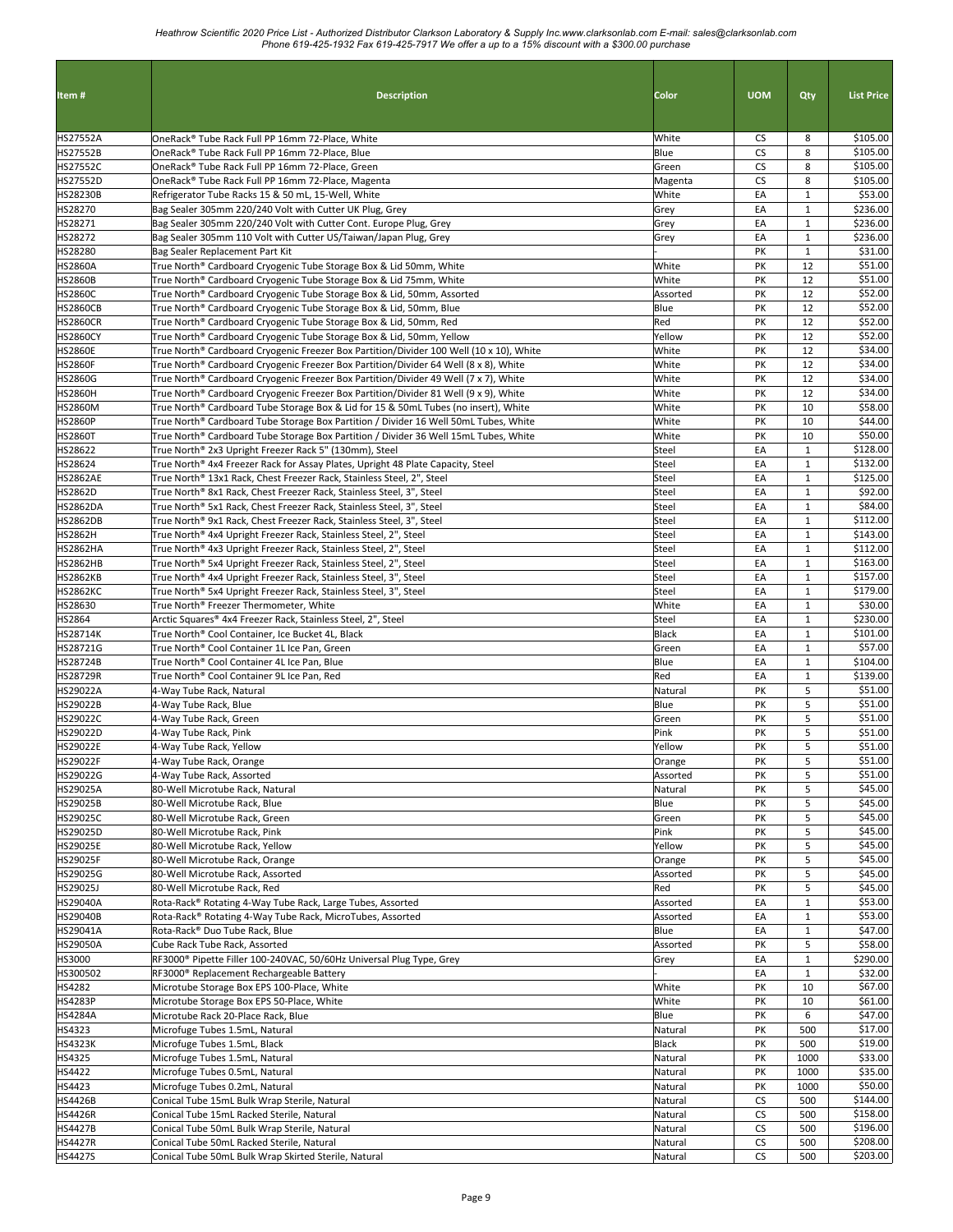| Item#          | <b>Description</b>                                                  | Color             | <b>UOM</b> | Qty          | <b>List Price</b> |
|----------------|---------------------------------------------------------------------|-------------------|------------|--------------|-------------------|
| HS4428         | Conical Tube 15mL Bulk Wrap Sterile, Black                          | Black             | <b>CS</b>  | 500          | \$218.00          |
| HS4429         | Conical Tube 50mL Bulk Wrap Sterile, Black                          | Black             | <b>CS</b>  | 500          | \$305.00          |
| HS5000RFFIL    | RF3000® Replacement filters for RF3000, RF1000 & Manual Controllers |                   | PK         | 5            | \$33.00           |
| HS5000RFRFA    | RF3000 <sup>®</sup> Replacement Filter Adapter, Silicone, Natural   | Natural           | EA         | $\mathbf{1}$ | \$17.00           |
| HS5000RFRP     | RF3000 <sup>®</sup> Replacement Pipette Adapter, Silicone, Natural  | Natural           | EA         | $\mathbf{1}$ | \$16.00           |
| <b>HS5360A</b> | Benchtop Counter, 6 Key, Grey                                       | Grey              | EA         | $\mathbf{1}$ | \$335.00          |
| <b>HS5360B</b> | Benchtop Counter, 9 Key, Grey                                       | Grey              | EA         | 1            | \$469.00          |
| <b>HS6594</b>  | Hand Tally Counter, Steel                                           | Steel             | EA         | $\mathbf{1}$ | \$18.00           |
| HS81121A       | Inoculating Needle/Loops 1uL Flexible, Sterile pk1000, Blue         | Blue              | PK         | 1000         | \$71.00           |
| HS81121B       | Inoculating Needle/Loops 1uL Rigid, Sterile pk1000, Blue            | Blue              | PK         | 1000         | \$71.00           |
| HS81121C       | Inoculating Needle/Loops 10uL Flexible, Sterile pk1000, Blue        | Blue              | PK         | 1000         | \$71.00           |
| HS81121D       | Inoculating Needle/Loops 10uL Rigid, Sterile pk1000, Blue           | Blue              | PK         | 1000         | \$71.00           |
| HS8151         | Delta™ Cell Spreader, Single Wrap sterile pk500, Purple             | Purple            | PK         | 500          | \$92.00           |
| HS8171A        | Cell Spreaders Single Wrap, Sterile pk500, Green                    | Green             | PK         | 500          | \$111.00          |
| <b>HS8171B</b> | Cell Spreaders 10 Wrap, Sterile pk500, Green                        | Green             | PK         | 500          | \$92.00           |
| <b>HS8610A</b> | Laboratory Notebook, 100-pages, Grid, Black                         | Black             | <b>CS</b>  | 12           | \$357.00          |
| <b>HS8610B</b> | Laboratory Notebook, 200-pages, Grid, Blue                          | Blue              | <b>CS</b>  | 12           | \$501.00          |
| <b>HS8610D</b> | Laboratory Notebook, 200-pages, Lined, Red                          | Red               | <b>CS</b>  | 12           | \$423.00          |
| <b>HS8610E</b> | Laboratory Notebook, 100-pages, Lined, Black                        | Black             | <b>CS</b>  | 12           | \$338.00          |
| <b>HS86655</b> | Cell Spreader Stainless Steel, 33mm bar, Steel                      | Steel             | EA         | $\mathbf{1}$ | \$16.00           |
| <b>HS8881A</b> | Vinyl-Coated Lead Rings ("C" shape), fits 125 to 500 mL, Blue       | Blue              | EA         | $\mathbf{1}$ | \$27.00           |
| <b>HS8881B</b> | Vinyl-Coated Lead Rings ("C" shape), fits 250 to 1000 mL, Blue      | Blue              | EA         | $\mathbf{1}$ | \$29.00           |
| <b>HS8881C</b> | Vinyl-Coated Lead Rings ("C" shape), fits 500 to 2000 mL, Blue      | Blue              | EA         | $\mathbf{1}$ | \$33.00           |
| HS8881D        | Vinyl-Coated Lead Rings ("C" shape, fits 1000 to 4000 mL, Blue      | Blue              | EA         | $\mathbf{1}$ | \$34.00           |
| <b>HS8882A</b> | Vinyl-Coated Lead Rings (circular), fits 125 to 500 mL, Blue        | Blue              | EA         | $\mathbf{1}$ | \$23.00           |
| <b>HS8882B</b> | Vinyl-Coated Lead Rings (circular), fits 250 to 1000 mL, Blue       | Blue              | EA         | $\mathbf{1}$ | \$25.00           |
| <b>HS8882C</b> | Vinyl-Coated Lead Rings (circular), fits 500 to 2000 mL, Blue       | Blue              | EA         | $\mathbf{1}$ | \$29.00           |
| HS8882D        | Vinyl-Coated Lead Rings (circular), fits 1000 to 2000 mL, Blue      | Blue              | EA         | $\mathbf{1}$ | \$32.00           |
| <b>HS9902</b>  | 20-Place Cardboard Slide Tray, Black Trim                           | <b>Black Trim</b> | <b>CS</b>  | 72           | \$604.00          |
| HS9903         | 1-Place Cardboard Slide Holders, pk25, Cardboard                    | Cardboard         | PK         | 25           | \$18.00           |
| HS9904         | 2-Place Cardboard Slide Holders, pk36, Cardboard                    | Cardboard         | PK         | 36           | \$31.00           |
| HS9913         | 20-Place Cardboard Slide Tray, Blue Trim                            | <b>Blue Trim</b>  | <b>CS</b>  | 72           | \$604.00          |
| HS9914         | 20-Place Cardboard Slide Tray, Green Trim                           | Green Trim        | <b>CS</b>  | 72           | \$604.00          |
| HS9930         | 30-Place Cardboard Slide Tray, Black Trim                           | <b>Black Trim</b> | <b>CS</b>  | 40           | \$460.00          |